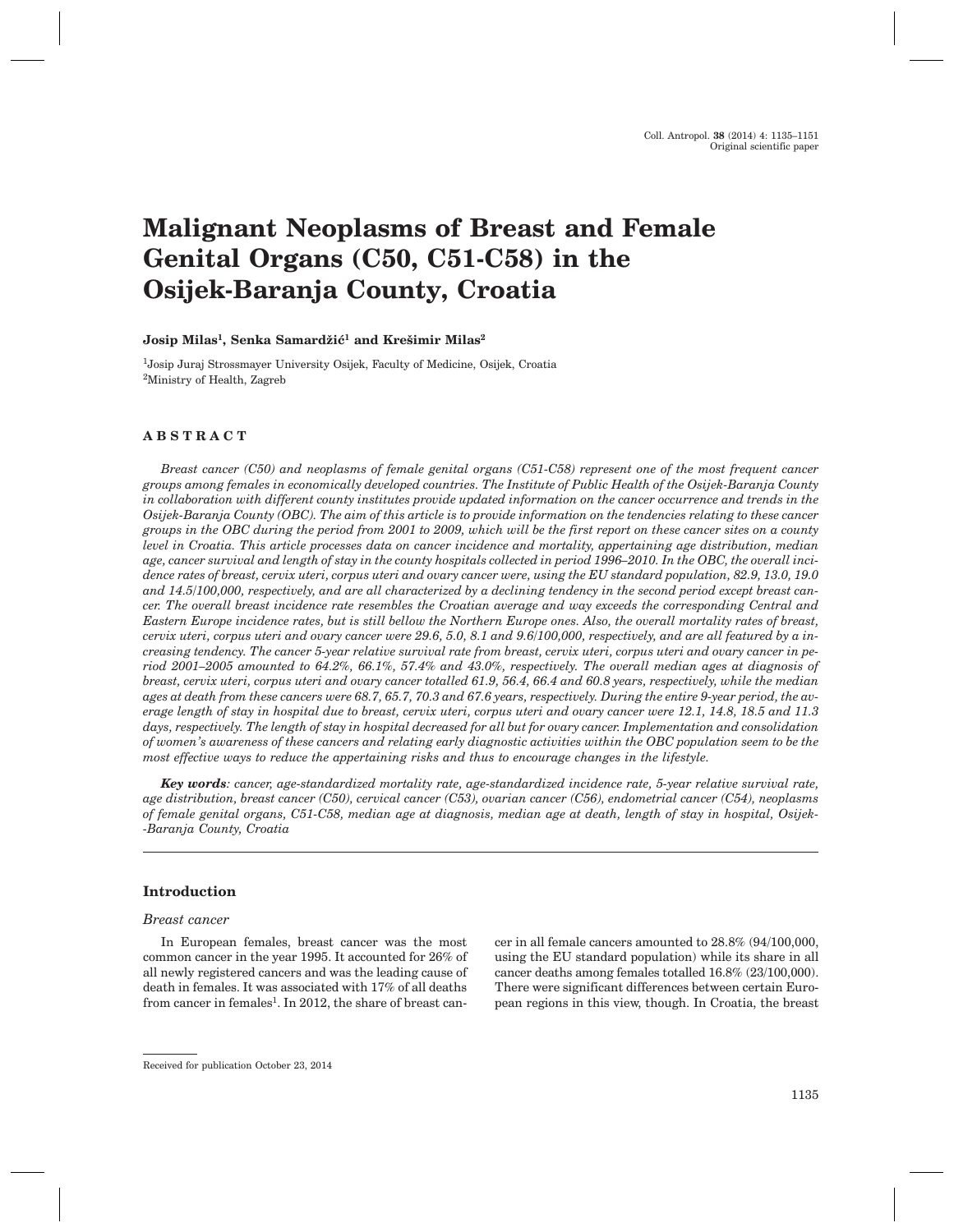cancer incidence and mortality rate were 83 and 25/ 100,000, respectively  $(2004)^{2,3}$ . The established risk factors for breast cancer refer to low age at menarche, nulliparity, high age at first childbirth, short time from last full-term pregnancy, oral contraceptive use, low physical activity, alcohol intake and obesity<sup>4</sup>. The 5-year relative survival rate from breast cancer among European females diagnosed in period 1995–1999 amounted to 79%5. The basic factors affecting survival rate from breast cancer include stage at diagnosis, availability and quality of treatment, screening programmes and low socioeconomic status<sup>6–8</sup>. Comparing period 1990–1994 with period 2000–2004, the breast cancer mortality in the EU declined from 20.8 to 18.1/100,000 (–13%) at all age. The biggest decline, from 16.7 to 12.6/100,000 (–25%), was registered among females of the 35–44 age group9 mainly due to improved treatment with anti-estrogens and chemotherapy as well as due to the impact of screening mammography<sup>10,11</sup>. According to the 2012 data, the mortality rate in the EU increased to  $21.1/100,000^{12}$ . In the USA, the age distribution of breast cancer incidence is disclosed by the fact that more then 2/3 of all breast cancer cases were aged from 45 to 74 and they were almost equally distributed between age groups 45–54, 55–64 and 65–74 (peak incidence appeared in the 55–64 age group). In the same country, the age distribution of death from breast cancer was characterized by a shift of 10 years into an older age. More than 2/3 of death cases occurred within the 55–84 age group, with most deaths in the  $75-84$  age group<sup>13</sup>. In the USA, the median ages at diagnosis and at death amounted to 61 and 68 years, respectively13. The median age at breast cancer diagnosis in Croatia was around 62 years in 200514.

#### *Ovarian and endometrial cancer*

The epidemiology of both ovarian and endometrial cancer is closely intertwined. The same personal risk factors (late menarche, early age at first birth, breastfeeding, oral contraceptives) can be attributed to the occurrence of either of these cancers. The incidence rates of endometrial and ovarian cancer in Europe totals 10.4 and 8.4/100,000 in Southern Europe and 14.6 and 11.8/ 100,000 in Central and Eastern Europe and Northern Europe, respectively.

The mortality rate from endometrial cancer ranges from 1.8 to 3.4/100,000, and from ovarian cancer from 4.2 to  $5.5/100.000^{15,16}$ . The endometrial and ovarian cancer incidence rates increased sharply during the perimenopausal years and reach peak well after the menopause. The endometrial cancer incidence rates drop after age 70, but the ovarian cancer incidence rates continue to rise with aging13. In Denmark and the USA, the median age of patients at diagnosis of these two cancers is between 61 and 64 years $17,18$ .

In the USA, the survival rates from ovarian cancer mostly vary according to age, disease stage and kind of treatment. The early disease stage is featured by a 5-year survival rate above 70%, but only 15% for those diagnosed in the advanced disease stage. Younger women di-

1136

agnosed with this cancer combat the disease more easily than older women and hence the former manage to stay alive longer on average. The 5-year relative survival rate at diagnosis in females aged 15–39 is nearly 70%. On the other hand, this rate is only 12% for females over 8019. The mean age-adjusted 5-year relative survival rate from ovarian cancer is highest in Nordic countries (36.3%, except Denmark) and Central Europe, intermediate in Southern Europe and lowest in Eastern Europe<sup>19</sup>.

In Europe, the 5-year relative survival rate at diagnosis from endometrial cancer was lower among patients aged 65 to 74 (78%) compared with approximately 90% among patients under 6520.

#### *Cervical cancer*

The overall incidence rate of cervical cancer in Europe is 10.6/100,000. A significantly lower rate has been found in Western Europe. It is accompanied with a downward trend (more advanced prevention programmes). On the other hand, Central and Eastern European countries are marked with a significantly higher incidence rate (in correlation to the intensity of organized screening) $21-23$ . In Europe in general, the incidence rate of cervical cancer varies between 6.9/100,000 in Western Europe to 14.7/100,000 in Central and Eastern Europe and Northern Europe. The mortality rate from cervical cancer in Europe ranges from 2/100,000 in Western Europe to 6.2/100,000 in Central and Eastern Europe15. In Croatia, the incidence rates of cervical cancer in 2006 were 13.4/ 100,000 (using the EU standard population) and 10.6/  $100,000$  (using the world standard population)<sup>24</sup>. The mortality rates from cervical cancer declined in most European countries between 2000 and 2010 (4.8 and 4/ 100,000, respectively). This does not apply to Bulgaria, the Former Yugoslav Republic of Macedonia, Croatia, Greece and Ireland. The mortality rate in Croatia went up in the same period<sup>25</sup>. In 2004, the mortality rate in Croatia totalled 12.7/100,00026. The 5-year relative survival rate from cervical cancer diagnosed between 1995 and 1999 in European countries was  $62.6$  years<sup>5</sup>. The European Union achieved, in periods 1997–2002 and 2004– 2009, minor progress with respect to the 5-year survival rates from cervical cancer, but this progress was not uniform across countries<sup>25</sup>. In the USA, the median age at diagnosis of cervical cancer in all females was 48 years and the median age at death was 57 years, based on the 2004 to 2008 SEER data13.

In the USA, the mean length of stay in hospital concerning females with gynaecologic cancer with comorbid medical conditions or with postoperative complication (8.6 days and 11.9 days) in surgery departments was significantly longer then the length of stay in females with neither comorbid medical condition nor postoperative complication<sup>27</sup>.

The aim of this study is to describe and compare data for malignant neoplasm of breast (C50) and the data on malignant neoplasms of female genital organs (C51-C58) with the demographic (gender, age, median age) and statistical features of the referring cancer patients (inci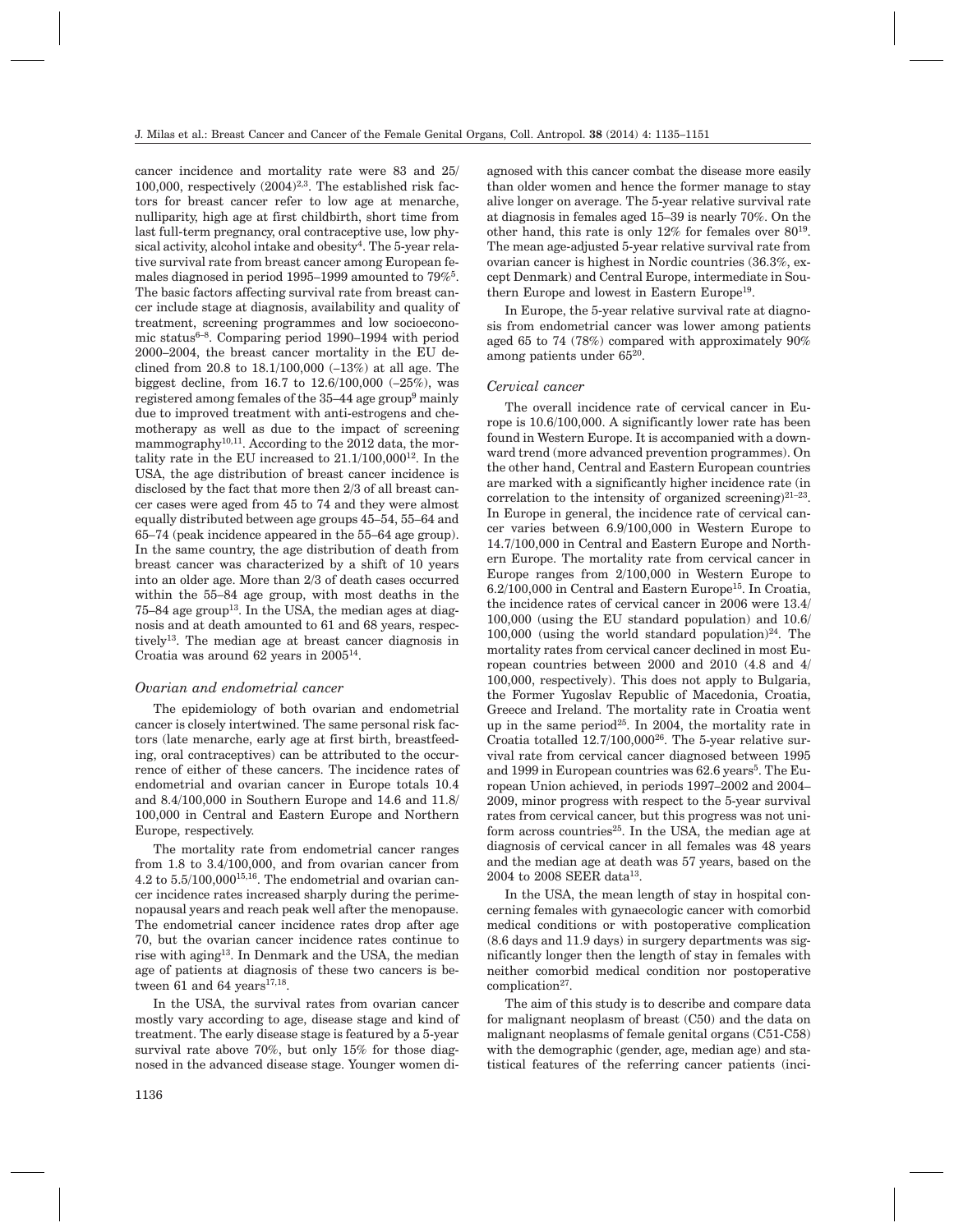dence and mortality rate, survival rate, length of stay in hospital) and is focused on obtaining information on the status of this group of cancer in the OBC in relation to the corresponding status of this disease in Croatia and Europe in period 2001–2009.

# **Materials and Methods**

## *Data source*

Although the representativeness of their data might be challenged, mandatory county hospitals data reports, county bureaus of statistics and the County Register of Deaths still represent the only available source of information on the profile of cancer in the OBC. All data from the 2001–2009 period originate from these institutions. The cohort studied in this article included all people with cancer who were registered as the patients in one of two hospitals in the OBC in the time period from 1996 to 2010. Based on these sources, a database of people who were hospitalized in the area of the OBC for any reason whatsoever (including cancer) has been generated $28,29$ . The data on each of the hospitalized patients have been supplemented with data obtained from the Register of Deaths.

Data on every person with cancer are accompanied with their chronological order of illness and hospitalization. The database involved all hospitalizations and all data on ONKO or BSL forms (mandatory statistical patterns for all hospitalized patients in Croatia). The ONKO form is a mandatory statistical report on every hospitalized cancer patients in Croatia. The BSL form is a mandatory statistical report on every hospitalized person, regardless of the causes of hospitalization. All cancer patients coming from this area are hospitalized in state- -owned (public) hospitals since there are still the only hospitals here.

#### *Statistical analysis*

The cancers were classified according to the International Statistical Classification of Diseases and Related Health Problems (ICD-10), codes C50 and C51-C58. The cancer incidence and mortality estimates in the period from 2001 to 2009 were prepared for all cancers based on gender and for age groups  $0-19$ ,  $20-44$ ,  $45-64$ ,  $65+$  by the year at cancer diagnosis. Based on the 2001 census, the analysis covered a total population of 330.506 people in the OBC. The Croatian National Health Insurance is a universal health insurance that covers all or almost all costs (depending on a personal choice of the type of insurance) of treatment of Croatia citizens and provides them with the same chances of recovery. Therefore, this article can be said to comprise the entire population of cancer patients treated in the OBC.

Age-standardized rates were calculated as the number of new cases (incidence) or deaths (mortality) in specific age groups per 100,000 persons each year, and were age-adjusted to the EU standard population.

Descriptive statistics were used for both age and gender. The survival rates denote the outcome up to 5 years after diagnosis. This applies to cancer patients who were diagnosed with cancer during the 2001–2005 period. All survival estimates were age-adjusted on the basis of four age groups. The analyses were conducted using age-specific rates, the age-standardization-direct method and 95% confidence intervals (95% CI). The standardized incidence and mortality ratios as well as the 95% confidence intervals were computed for C50 and C51-C58 pursuant to the year at cancer diagnosis. Also, both ratios were stratified according to the year at cancer diagnosis, age and gender. The median age is the observation ranked in the middle; that is 50% of patients are diagnosed at an older age and 50% are diagnosed at a younger age compared to the median. The EU standard population was used in the analysis<sup>30</sup>. The length of stay was determined according to the date of admission and to the date of discharge with regard to the index admission. The SAS statistical package (version 9.1, SAS Institute INC, Cary, NC, USA) was used for the statistical analysis<sup>31</sup> and Microsoft® Office Excel® 2007.

## **Results**

#### *Median age*

The overall median ages at diagnosis (OMADg) and at death (OMAD) from breast cancer (C50) were 61.8 and 69.4 years, respectively (Tables 1 and 2). The difference between the overall OMADg and OMAD was 7.6 years. The both indicators showing not significant upward moderate trendlines,  $R^2=0.308$  and  $R^2=0.143$ , respectively. Concerning female patient of  $65+$  years (Table 1), there was significant strong OMADg upward trendline for the whole group of malignant neoplasms, C00-C96 as well as for malignant neoplasm of cervix uteri, C53  $(R^2=0.688,$ t(7)=3.928, p<0.01 and  $R^2$ =0.834, t(7)=5.930, p<0.01, respectively). Among all cancer sites C50-C58 for all age groups, only C53 (OMADg=55.6 years) showed significant strong upward trendline  $(R^2=0.759, t(7)=4.695,$ p<0.01). With regard to cancer sites cervix uteri (C53), corpus uteri (C54) and ovary cancer (C56) OMADg were 55.6, 65.2 and 61.0 years, respectively. The difference between the OMADg and OMAD from these cancer sites were 9.8, 6.4 and 6.4 years, respectively.

Concerning female patient of 65+ years (Table 2), there were significant strong OMAD upward trendlines for malignant neoplasm of breast (C50,  $R^2=0.565$ ,  $t(7)=$ 3.015,  $p<0.02$  and for malignant neoplasm of corpus uteri (C54,  $R^2 = 0.529$ ,  $t(7) = 2.803$ ,  $p < 0.05$ ). Cancer sites C53, C54 and C56 were marked with the OMAD of 65.4, 71.6 and 67.4 years, respectively (Table 2).

#### *Incidence and mortality rate*

Tables 3 and 4 show the overall age-standardized incidence (OIR) and mortality rates (OMR) from breast cancer (C50) and cancers of female genital organs (C51-C58). In the entire 9-year period, 12 males were diagnosed with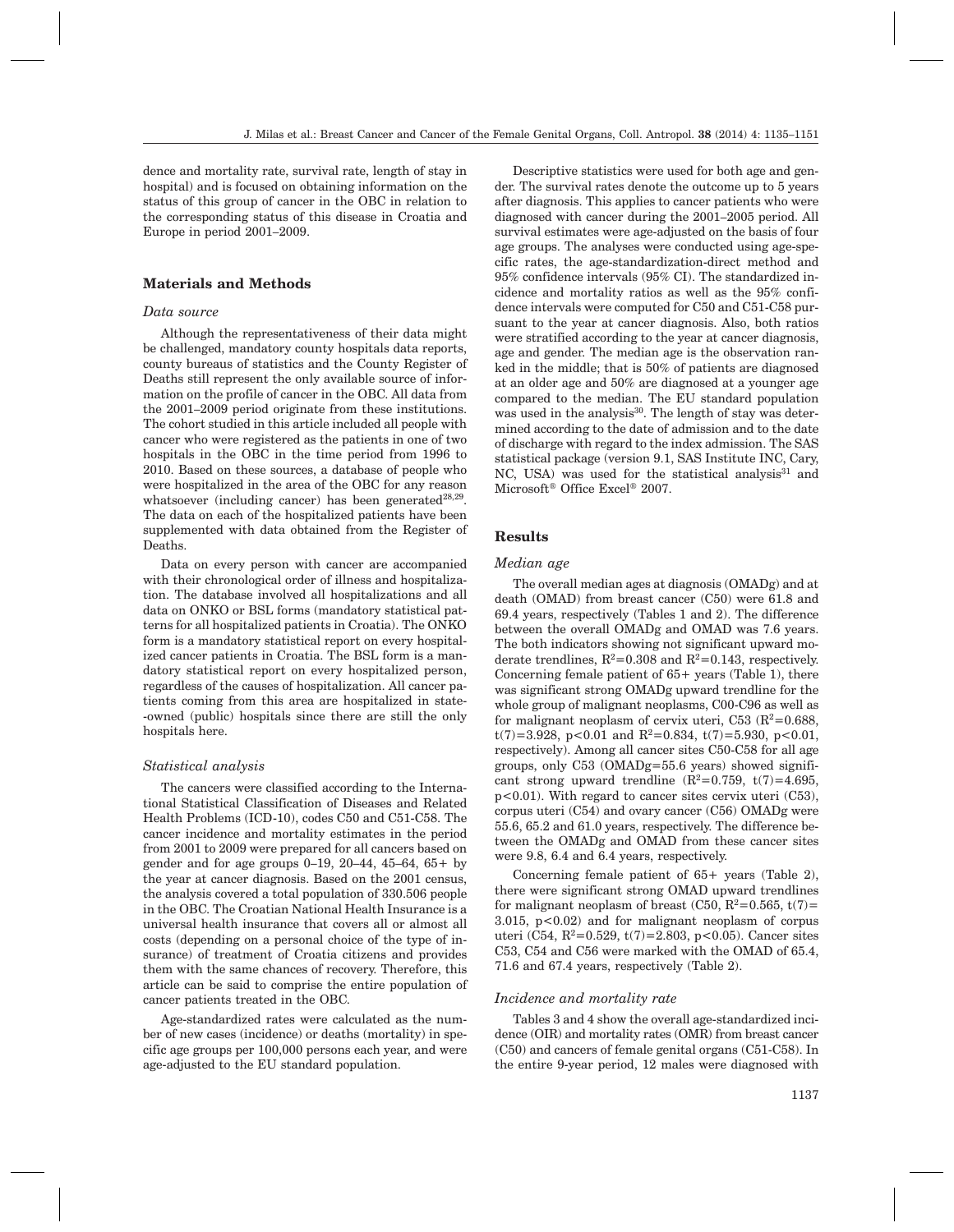| THE MEDIAN AGE AT DIAGNOSIS FOR MALIGNANT NEOPLASMS OF BREAST AND FEMALE GENITAL ORGANS (C50, C51-C58) |  |
|--------------------------------------------------------------------------------------------------------|--|
| IN THE OBC, PERIOD 2001–2009                                                                           |  |

| $\mathrm{ICD^{10}}$              | Age<br>group      | OMADg    | COD(S)                        | Trendline                | Strength                 | Signifficant trend<br>t-Test (df) |
|----------------------------------|-------------------|----------|-------------------------------|--------------------------|--------------------------|-----------------------------------|
| C50                              |                   | 61.9     | $y=61.09x0.008$ , $R^2=0.168$ | <b>UW</b>                | moderate                 |                                   |
| C51                              |                   | 66.6     | $y=64.24x0.029$ , $R^2=0.044$ | <b>UW</b>                | weak                     |                                   |
| C52                              |                   | 63.7     | $y=70.67x-0.06$ , $R^2=0.055$ | DW                       | weak                     |                                   |
| C53                              |                   | $55.6\,$ | $y=47.63x0.103$ , $R^2=0.759$ | UW                       | strong                   | $t(7)=4.695, p<0.01$              |
| C54                              |                   | 65.2     | $y=62.29x0.034$ , $R^2=0.272$ | UW                       | moderate                 |                                   |
| C55                              | All age<br>groups | 71.0     | $y=76.36x-0.11$ , $R^2=0.097$ | <b>DW</b>                | weak                     |                                   |
| C56                              |                   | 61.0     | $y=62.09x-0.01$ , $R^2=0.065$ | <b>DW</b>                | weak                     |                                   |
| C57                              |                   | 67.2     | $y=34.44x0.428$ , $R^2=0.701$ | <b>UW</b>                | strong                   |                                   |
| C58                              |                   | $51.3\,$ | N/A                           | $\overline{\phantom{a}}$ |                          |                                   |
| C51-C58                          |                   | 61.7     | $y=59.63x0.024$ , $R^2=0.28$  | UW                       | moderate                 |                                   |
| C <sub>50</sub> -C <sub>58</sub> |                   | 61.8     | $y=60.49x0.014$ , $R^2=0.308$ | <b>UW</b>                | moderate                 | ÷,                                |
| C50                              | $20 - 44$         | $39.4\,$ | $y=40.12x-0.01$ , $R^2=0.092$ | <b>DW</b>                | weak                     |                                   |
|                                  | $45 - 64$         | 55.7     | $y=55.34x0.003$ , $R^2=0.030$ | <b>UW</b>                | barely                   |                                   |
|                                  | $65+$             | 73.3     | $y=73.26x0.000, R^2=0.005$    | UW                       | barely                   |                                   |
| C51                              | $20 - 44$         | 38.6     | $y=43.00x-0.09$ , $R^2=0.176$ | DW                       | moderate                 |                                   |
|                                  | $45 - 64$         | 54.9     | $y=53.85x0.018$ , $R^2=0.066$ | UW                       | weak                     |                                   |
|                                  | $65+$             | 76.8     | $y=76.18x-1E-0$ , $R^2=0.000$ | DW                       | barely                   |                                   |
| C52                              | $20 - 44$         | 36.8     | N/A                           | $\overline{\phantom{0}}$ |                          |                                   |
|                                  | $45 - 64$         | $57.0\,$ | $y=69.27x-0.11, R^2=0.105$    | <b>DW</b>                | weak                     |                                   |
|                                  | $65+$             | 77.1     | $y=72.73x0.042$ , $R^2=0.228$ | UW                       | moderate                 |                                   |
| C53                              | $0 - 19$          | 19.6     | N/A                           | ÷.                       |                          |                                   |
|                                  | $20 - 44$         | 36.0     | $y=35.83x0.002, R^2=0.000$    | <b>UW</b>                | barely                   |                                   |
|                                  | $45 - 64$         | 54.1     | $y=55.84x-0.02$ , $R^2=0.310$ | <b>DW</b>                | moderate                 |                                   |
|                                  | $65+$             | 73.9     | $y=67.91x0.051, R^2=0.834$    | UW                       | very strong              | $t(7)=5.930, p<0.01$              |
| C54                              | $20 - 44$         | 36.7     | $y=37.58x-0.01$ , $R^2=0.018$ | DW                       | barely                   |                                   |
|                                  | $45 - 64$         | 56.9     | $y=56.81x0.001$ , $R^2=0.001$ | UW                       | barely                   |                                   |
|                                  | $65+$             | 73.7     | $y=72.09x0.016$ , $R^2=0.279$ | UW                       | moderate                 |                                   |
| C55                              | $20 - 44$         | 38.5     | N/A                           | $\overline{\phantom{0}}$ |                          |                                   |
|                                  | $65+$             | 74.6     | $y=73.28x0.018$ , $R^2=0.158$ | UW                       | weak                     |                                   |
| C <sub>56</sub>                  | $0 - 19$          | $6.5\,$  | $y=0.161x2.372, R^2=0.254$    | UW                       | moderate                 |                                   |
|                                  | $20 - 44$         | 36.4     | $y=34.13x0.046$ , $R^2=0.052$ | UW                       | weak                     |                                   |
|                                  | $45 - 64$         | 55.5     | $y=54.02x0.018$ , $R^2=0.389$ | UW                       | moderate                 |                                   |
|                                  | $65+$             | 73.5     | $y=73.42x0.000, R^2=8E-05$    | <b>DW</b>                | barely                   | $\overline{\phantom{0}}$          |
| C57                              | $45 - 64$         | 55.6     | N/A                           | $\qquad \qquad -$        | $\overline{\phantom{0}}$ |                                   |
|                                  | $65+$             | 78.8     | $y=187.6x-0.48$ , $R^2=0.702$ | ${\rm DW}$               | strong                   |                                   |
| C58                              | $45 - 64$         | 51.3     | N/A                           | $\overline{\phantom{a}}$ | $\qquad \qquad -$        |                                   |
| C51-C58                          | $0 - 19$          | 9.8      | $y=5.756x0.033, R^2=4E-05$    | <b>DW</b>                | barely                   |                                   |
|                                  | $20 - 44$         | $36.4\,$ | $y=36.09x0.008$ , $R^2=0.012$ | UW                       | barely                   |                                   |
|                                  | $45 - 64$         | $55.7\,$ | $y=55.77x-1E-0$ , $R^2=0.019$ | DW                       | barely                   |                                   |
|                                  | $65+$             | 73.9     | $y=72.35x0.015$ , $R^2=0.688$ | UW                       | strong                   | $t(7)=3.928, p<0.01$              |
| C50-C58                          | $0 - 19$          | 9.8      | $y=5.756x0.033, R^2=4E-05$    | <b>DW</b>                | barely                   |                                   |
|                                  | $20 - 44$         | 38.0     | $y=36.09x0.008$ , $R^2=0.012$ | UW                       | barely                   |                                   |
|                                  | $45 - 64$         | $55.7\,$ | $y=55.77x-1E-0$ , $R^2=0.019$ | DW                       | barely                   |                                   |
|                                  | $65+$             | $73.6\,$ | $y=72.35x0.015$ , $R^2=0.688$ | ${\rm UW}$               | strong                   | $t(7)=3.928, p<0.01$              |

COD(S) – Coefficient of determination (strength), OMADg – overall median age at diagnosis, period 2001–2009, ICD10 – International Statistical Classification of Diseases and Related Health Problems, 10th Revision, N/A – not available, DW – downward trendline, UW – upward trendline,R–Relationship, df – degrees of freedom, »–« – to small data number or no significant (p>0.05)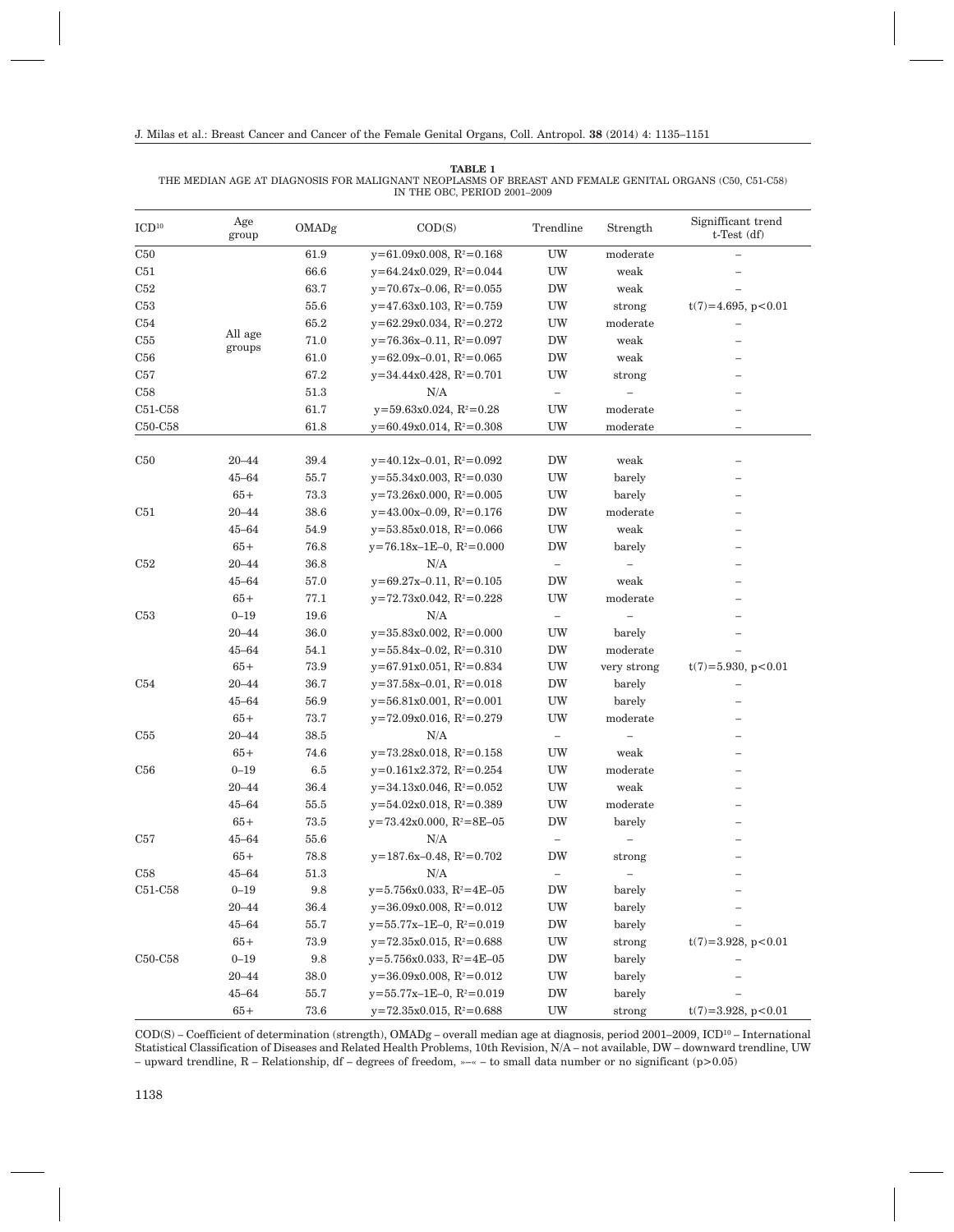THE MEDIAN AGE AND AT DEATH FOR MALIGNANT NEOPLASMS OF BREAST AND FEMALE GENITAL ORGANS (C50, C51-C58) IN THE OBC, PERIOD 2001–2009

| $\mathrm{ICD^{10}}$              | Age<br>group | <b>OMAD</b> | COD(S)                        | Trendline                | Strength    | Signifficant trend<br>t-Test (df) |
|----------------------------------|--------------|-------------|-------------------------------|--------------------------|-------------|-----------------------------------|
| C50                              |              | 69.6        | $y=67.65x0.022$ , $R^2=0.434$ | <b>UW</b>                | moderate    | $\overline{\phantom{0}}$          |
| C51                              |              | 77.5        | $y=70.08x0.055$ , $R^2=0.17$  | UW                       | moderate    |                                   |
| 36 C52                           |              | 59.9        | N/A                           |                          |             |                                   |
| C53                              |              | 65.4        | $y=62.59x0.025$ , $R^2=0.172$ | UW                       | moderate    |                                   |
| C54                              | All age      | 71.6        | $y=67.21x0.043$ , $R^2=0.384$ | UW                       | moderate    |                                   |
| C55                              | groups       | 71.0        | $y=79.21x-0.13$ , $R^2=0.142$ | <b>DW</b>                | weak        |                                   |
| C56                              |              | 67.4        | $y=70.03x-0.02$ , $R^2=0.440$ | <b>DW</b>                | moderate    |                                   |
| $\operatorname{C57}$             |              | 69.3        | $y=54.82x0.139$ , $R^2=0.241$ | UW                       | moderate    |                                   |
| C51-C58                          |              | 69.1        | $y=67.89x0.010$ , $R^2=0.088$ | UW                       | weak        |                                   |
| $C50-C58$                        |              | 69.4        | $y=67.47x0.018$ , $R^2=0.275$ | UW                       | moderate    |                                   |
| C50                              | $20 - 44$    | 41.3        | $y=42.34x-0.02$ , $R^2=0.074$ | <b>DW</b>                | weak        |                                   |
|                                  | $45 - 64$    | 56.3        | $y=56.72x-0.00$ , $R^2=0.011$ | <b>DW</b>                | barely      |                                   |
|                                  | $65+$        | 76.5        | $y=74.80x0.014$ , $R^2=0.565$ | UW                       | strong      | $t(7)=3.015, p<0.02$              |
| C51                              | $45 - 64$    | 57.2        | N/A                           | $\overline{\phantom{a}}$ |             |                                   |
|                                  | $65+$        | 79.0        | $y=79.60x-0.00$ , $R^2=0.000$ | <b>DW</b>                | barely      |                                   |
| C52                              | $45 - 64$    | 59.9        | N/A                           | $\overline{\phantom{m}}$ |             |                                   |
| C53                              | $20 - 44$    | 39.2        | $y=39.78x-0.00$ , $R^2=0.019$ | <b>DW</b>                | barely      |                                   |
|                                  | $45 - 64$    | $55.1\,$    | $y=55.60x-0.00$ , $R^2=0.001$ | <b>DW</b>                | barely      |                                   |
|                                  | $65+$        | 75.3        | $y=71.58x0.027$ , $R^2=0.243$ | UW                       | moderate    |                                   |
| C54                              | $20 - 44$    | 36.5        | $y=21.27x0.342$ , $R^2=0.997$ | UW                       | very strong | $t(1)=18.23, p<0.01$              |
|                                  | $45 - 64$    | 57.9        | $y=58.80x-0.01$ , $R^2=0.143$ | <b>DW</b>                | weak        |                                   |
|                                  | $65+$        | 76.0        | $y=72.96x0.026$ , $R^2=0.529$ | UW                       | strong      | $t(7)=2.803, p<0.05$              |
| C55                              | $20 - 44$    | 38.5        | N/A                           | $\overline{\phantom{a}}$ |             |                                   |
|                                  | $65+$        | 74.7        | $y=74.52x0.006$ , $R^2=0.014$ | UW                       | barely      |                                   |
| C <sub>56</sub>                  | $20 - 44$    | 35.4        | $y=36.79x-0.01$ , $R^2=0.015$ | <b>DW</b>                | barely      |                                   |
|                                  | $45 - 64$    | 56.2        | $y=54.16x0.016$ , $R^2=0.034$ | UW                       | weak        |                                   |
|                                  | $65+$        | 74.5        | $y=74.44x0.000, R^2=0.000$    | UW                       | barely      |                                   |
| C57                              | $45 - 64$    | 51.1        | N/A                           | $\overline{\phantom{a}}$ |             |                                   |
|                                  | $65+$        | 73.0        | $y=67.05x0.047$ , $R^2=0.083$ | UW                       | weak        |                                   |
| C51-C58                          | $20 - 44$    | 37.2        | $y=36.54x0.001$ , $R^2=0.000$ | UW                       | barely      |                                   |
|                                  | $45 - 64$    | 56.4        | $y=57.25x-0.01$ , $R^2=0.268$ | <b>DW</b>                | moderate    |                                   |
|                                  | $65+$        | $75.5\,$    | $y=73.51x0.017$ , $R^2=0.438$ | UW                       | moderate    |                                   |
| C <sub>50</sub> -C <sub>58</sub> | $20 - 44$    | 39.3        | $y=39.93x-0.01$ , $R^2=0.121$ | <b>DW</b>                | weak        |                                   |
|                                  | $45 - 64$    | 56.3        | $y=56.93x-0.00$ , $R^2=0.064$ | <b>DW</b>                | weak        |                                   |
|                                  | $65+$        | 76.1        | $y=74.11x0.016$ , $R^2=0.693$ | UW                       | strong      | $t(7)=3.975, p<0.01$              |

COD(S) – Coefficient of determination (strength), OMAD – overall median age at death, period 2001–2009, ICD10 – International Statistical Classification of Diseases and Related Health Problems, 10th Revision, N/A – not available, DW – downward trendline, UW – upward trendline,R–Relationship, df – degrees of freedom, »–« – to small data number or no significant (p>0.05)

C50 cancer (overall incidence rate was 0.8/100,000), and 8 males died from this cancer in the same period (overall mortality rate was 0.5/100,000). This data are not processed in this article though.

The OIR and OMR for breast cancer (C50) in the entire period were 82.9/100,000 (SD±6.48, CI 70.2–95.6) and 29.6/100,000 (SD±3.64, CI 22.46–36.73), respectively. The OIR is featured by non significant barely downward trendline while OMR showed significant strong upward trendline  $(R^2=0.656, t(7)=3.653, p<0.01)$ . Concerning the OIR in females diagnosed with C50 (Table 3), there was insignificant upward trendlines in age groups 45–64 and 65+ years ( $R^2$ =0.012 and  $R^2$ =0.015, p>0.05, respectively) and median downtrend trendlines in age group 20–44 years  $(R^2=0.280, p>0.05)$ . Concerning the OMR (Table 4), there was strong significant upward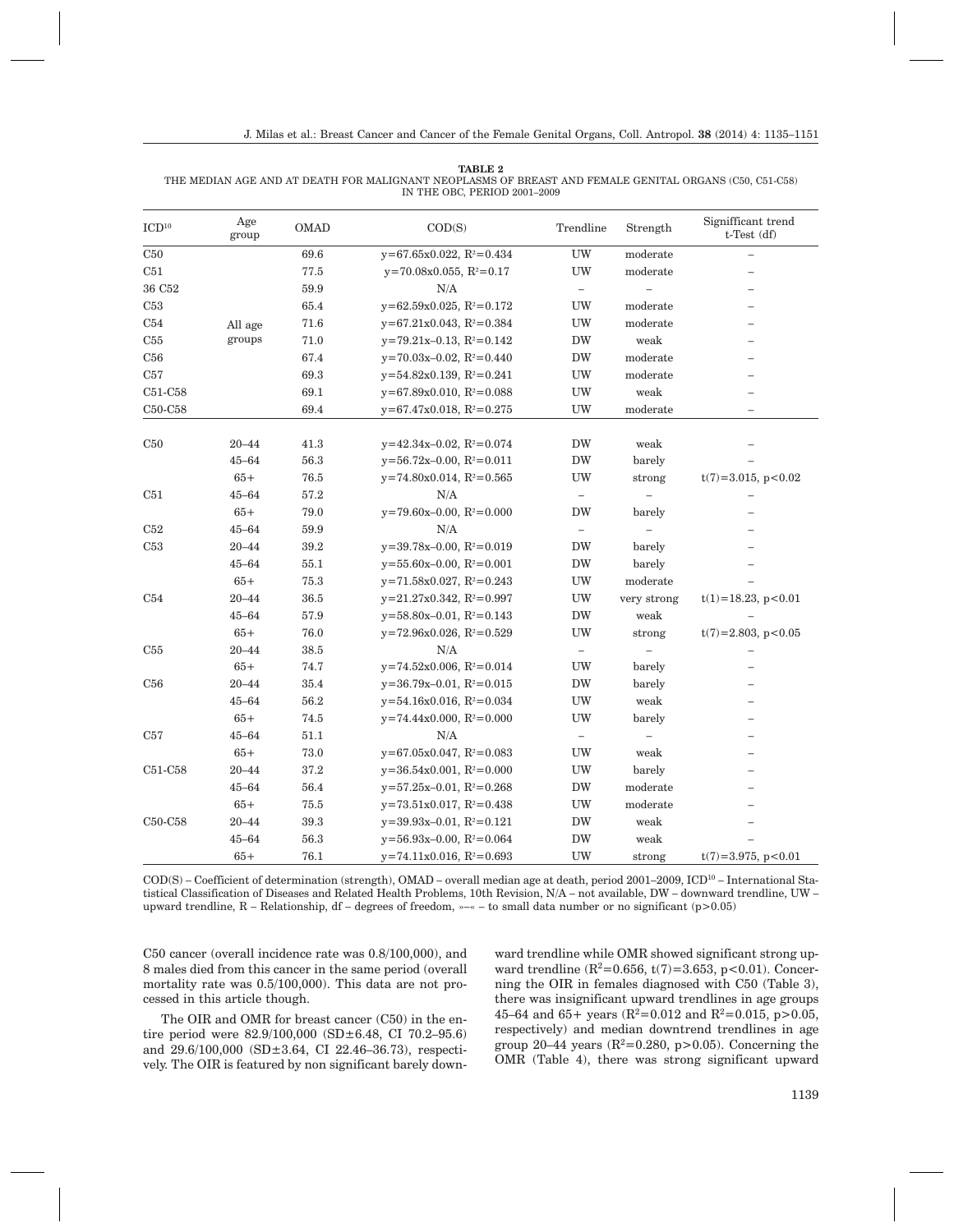THE OVERALL AGE-STANDARDIZED INCIDENCE RATE (OIR) IN THE OBC FOR MALIGNANT NEOPLASMS OF BREAST AND FEMALE GENITAL ORGANS (C50, C51-C58) PER 100,000 USING EU STANDARD POPULATION, PERIOD 2001–2009

| ICD <sup>10</sup>                | Age<br>group       | $\rm{OIR}$ | COD(S)                                                         | Trendline                | Strength           | Signifficant trend<br>t-Test (df) |
|----------------------------------|--------------------|------------|----------------------------------------------------------------|--------------------------|--------------------|-----------------------------------|
| C50                              |                    | 82.9       | $y=82.18x0.001$ , $R^2=7E-05$                                  | <b>DW</b>                | barely             |                                   |
| C51                              |                    | 1.9        | $y=1.450x0.025$ , $R^2=0.000$                                  | UW                       | barely             |                                   |
| C52                              |                    | 0.5        | $y=0.341x0.319$ , $R^2=0.192$                                  | UW                       | moderate           |                                   |
| C53                              |                    | 13.0       | $y=11.69x0.061, R^2=0.050$                                     | ${\rm UW}$               | weak               |                                   |
| C54                              |                    | 19.0       | $y=25.13x-0.21$ , $R^2=0.407$                                  | <b>DW</b>                | moderate           |                                   |
| C55                              | All                | 0.4        | $y=0.796x-0.05$ , $R^2=0.051$                                  | $\rm{DW}$                | weak               |                                   |
| C56                              | ages               | 14.5       | $y=17.97x-0.16$ , $R^2=0.230$                                  | $\rm{DW}$                | moderate           |                                   |
| C57                              |                    | $\rm 0.3$  | $y=7.106x-1.52$ , $R^2=0.773$                                  | <b>DW</b>                | strong             | $t(2)=2.609, p<0.05$              |
| C58                              |                    | 0.1        | N/A                                                            | $\qquad \qquad -$        |                    |                                   |
| $C51-C58$                        |                    | 49.6       | $y=57.44x-0.10$ , $R^2=0.410$                                  | <b>DW</b>                | moderate           |                                   |
| C <sub>50</sub> -C <sub>58</sub> |                    | 132.5      | $y=139.6x-0.03$ , $R^2=0.109$                                  | $\overline{\phantom{0}}$ | N/A                | ÷                                 |
| C50                              | $20 - 44$          | 25.3       | $y=31.03x-0.15$ , $R^2=0.280$                                  | $\rm{DW}$                | moderate           |                                   |
|                                  | $45 - 64$          | 182.7      | $y=177.6x0.016$ , $R^2=0.012$                                  | UW                       | barely             |                                   |
|                                  | $65+$              | 257.5      | $y=245.3x0.026$ , $R^2=0.015$                                  | UW                       | barely             |                                   |
| C51                              | $20 - 44$          | 0.6        | N/A                                                            | $\overline{\phantom{0}}$ |                    |                                   |
|                                  | $45 - 64$          | 2.9        | $y=4.353x-0.17$ , $R^2=0.085$                                  | <b>DW</b>                | weak               |                                   |
|                                  | $65+$              | 8.5        | $y=5.9x0.079$ , $R^2=0.005$                                    | UW                       | barely             |                                   |
| C52                              | $20 - 44$          | 0.2        | N/A                                                            | $\qquad \qquad -$        |                    |                                   |
|                                  | $45 - 64$          | 1.0        | $y=2.346$ , $R^2 = #N/A$                                       | UW                       |                    |                                   |
|                                  | $65+$              | 1.4        | $y=3.178$ , $R^2 = #N/A$                                       | <b>UW</b>                |                    |                                   |
| C53                              | $20 - 44$          | 11.6       | $y=19.40x-0.42$ , $R^2=0.384$                                  | $\rm{DW}$                | moderate           |                                   |
|                                  | $45 - 64$          | 22.9       | $y=13.51x0.248$ , $R^2=0.048$                                  | UW                       | weak               |                                   |
|                                  | $65+$              | 29.0       | $y=12.36x0.525$ , $R^2=0.566$                                  | UW                       | strong             | $t(7)=3.021, p<0.02$              |
| C54                              | $20 - 44$          | 4.1        | $y=8.983x-0.33$ , $R^2=0.186$                                  | <b>DW</b>                | moderate           |                                   |
|                                  | $45 - 64$          | 35.7       | $y=45.18x-0.20$ , $R^2=0.184$                                  | <b>DW</b>                | moderate           |                                   |
|                                  | $65+$              | 78.8       | $y=88.00x-0.09$ , $R^2=0.089$                                  | <b>DW</b>                | weak               |                                   |
| C <sub>55</sub>                  | $20 - 44$          | 0.2        | N/A                                                            |                          |                    |                                   |
|                                  | $65+$              | 3.2        | $y=7.135x-0.01$ , $R^2=0.002$                                  | $\qquad \qquad -$<br>DW  | barely             |                                   |
| C <sub>56</sub>                  | $0 - 19$           | 0.8        | $y=2.519$ , $R^2=-3E-1$                                        | <b>DW</b>                | barely             |                                   |
|                                  | $20 - 44$          | 5.2        | $y=9.258x-0.33, R^2=0.170$                                     |                          | moderate           |                                   |
|                                  | $45 - 64$          | 29.5       |                                                                | DW<br><b>DW</b>          | moderate           |                                   |
|                                  | $65+$              | 46.3       | $y=35.65x-0.14$ , $R^2=0.307$<br>$y=68.41x-0.33$ , $R^2=0.254$ | <b>DW</b>                | moderate           |                                   |
|                                  |                    |            | N/A                                                            |                          |                    |                                   |
| C57                              | $45 - 64$<br>$65+$ | $0.8\,$    |                                                                | ${\rm DW}$               |                    |                                   |
|                                  | $45 - 64$          | 1.1        | $y=3.178$ , $R^2=1E-15$                                        |                          | barely             |                                   |
| C58                              |                    | $\rm 0.3$  | N/A                                                            | $\qquad \qquad -$        |                    |                                   |
| C51-C58                          | $0 - 19$           | $\rm 0.8$  | $y=2.519, R^2=-3E-1$                                           | ${\rm DW}$               | barely             |                                   |
|                                  | $20 - 44$          | 21.8       | $y=35.65x-0.43$ , $R^2=0.312$                                  | DW                       | moderate           |                                   |
|                                  | $45 - 64$          | 93.1       | $y=101.7x-0.07$ , $R^2=0.093$                                  | ${\rm DW}$               | weak               |                                   |
|                                  | $65+$              | 168.1      | $y=180.3x-0.05$ , $R^2=0.069$                                  | ${\rm DW}$               | weak               |                                   |
| C50-C58                          | $0 - 19$           | 0.8        | $y=2.519$ , $R^2=-3E-1$                                        | DW                       | barely             |                                   |
|                                  | $20 - 44$          | 47.1       | $y=65.94x-0.26$ , $R^2=0.430$                                  | DW                       | $\,$ moderate $\,$ |                                   |
|                                  | $45 - 64$          | 275.8      | $y=281.5x-0.01$ , $R^2=0.023$                                  | ${\rm DW}$               | barely             |                                   |
|                                  | $65+$              | 425.6      | $y=425.1x-0.00$ , $R^2=0.000$                                  | <b>DW</b>                | barely             | -                                 |

COD(S) – Coefficient of determination (strength), OIR – overall incidence rate, period 2001–2009, ICD10 – International Statistical Classification of Diseases and Related Health Problems, 10th Revision, N/A – not available, DW – downward trendline, UW – upward trendline,R–Relationship, df – degrees of freedom, »–« – to small data number or no significant (p>0.05)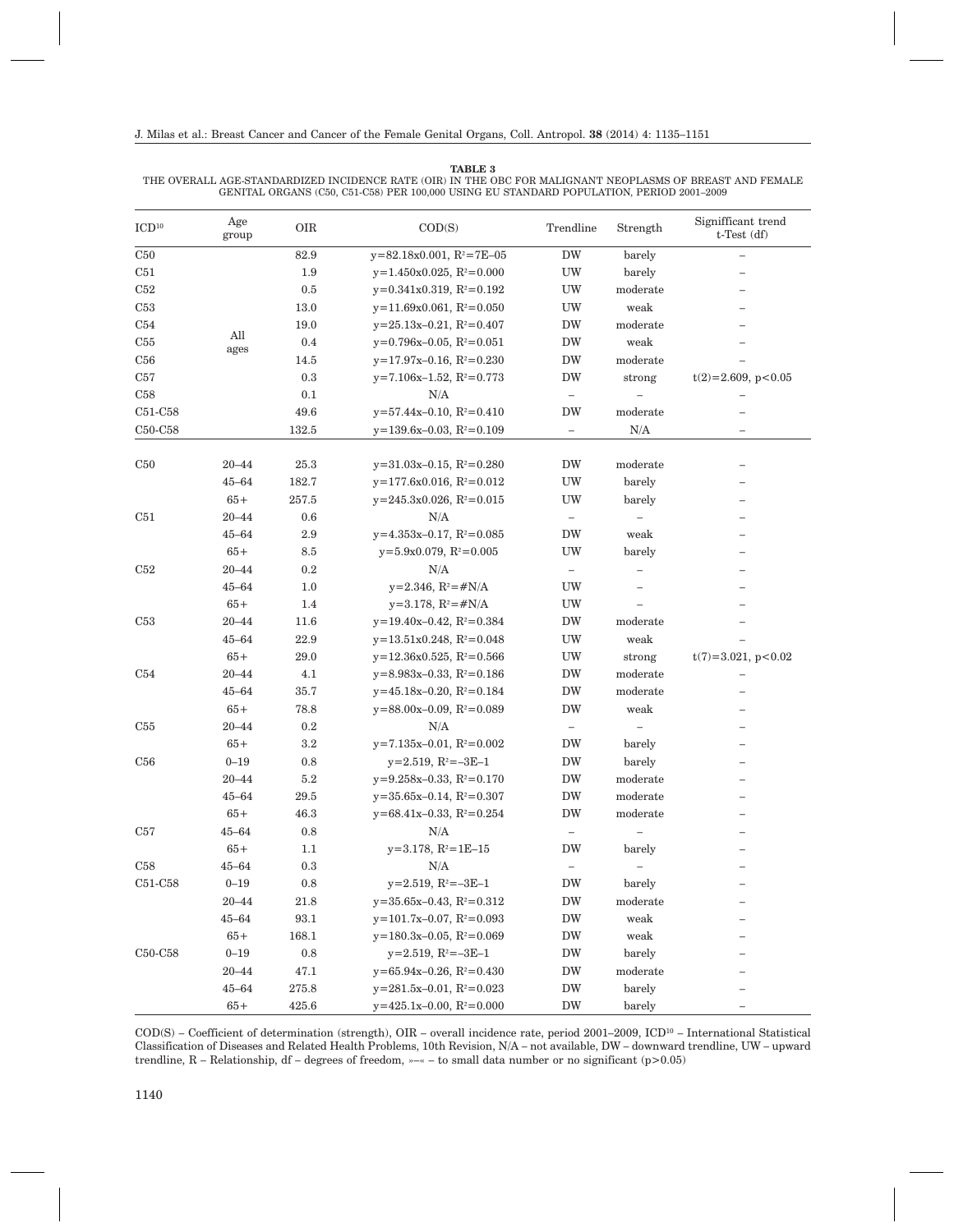**TABLE 4** THE OVERALL AGE-STANDARDIZED MORTALITY RATE (OMR) IN THE OBC FOR MALIGNANT NEOPLASMS OF BREAST AND FEMALE GENITAL ORGANS (C50, C51-C58) PER 100,000 USING EU STANDARD POPULATION, PERIOD 2001–2009

| $\mathrm{ICD}^{10}$ | Age<br>group | OMR       | COD(S)                        | Trendline                                                   | Strength    | Signifficant trend<br>t-Test (df) |
|---------------------|--------------|-----------|-------------------------------|-------------------------------------------------------------|-------------|-----------------------------------|
| C50                 |              | 29.6      | $y=21.22x0.222$ , $R^2=0.656$ | ${\rm UW}$                                                  | strong      | $t(7)=3.653, p<0.01$              |
| C51                 |              | $1.2\,$   | $y=0.460x0.517$ , $R^2=0.302$ | $\ensuremath{\text{U}}\xspace \ensuremath{\text{W}}\xspace$ | moderate    |                                   |
| C52                 |              | 0.1       | N/A                           | $\qquad \qquad -$                                           |             | L,                                |
| C53                 |              | $5.0\,$   | $y=2.299x0.471, R^2=0.412$    | <b>UW</b>                                                   | moderate    |                                   |
| C54                 | All          | $8.1\,$   | $y=5.704x0.214$ , $R^2=0.199$ | $\ensuremath{\text{U}}\xspace \ensuremath{\text{W}}\xspace$ | moderate    |                                   |
| C55                 | ages         | 0.4       | $y=0.370x0.376$ , $R^2=0.422$ | <b>UW</b>                                                   | moderate    |                                   |
| C56                 |              | 9.6       | $y=9.299x0.014$ , $R^2=0.003$ | <b>UW</b>                                                   | barely      |                                   |
| C57                 |              | $\rm 0.3$ | $y=0.482x-0.14$ , $R^2=0.172$ | ${\rm DW}$                                                  | moderate    |                                   |
| C51-C58             |              | 24.7      | $y=19.39x0.163$ , $R^2=0.707$ | $\ensuremath{\text{U}}\xspace \ensuremath{\text{W}}\xspace$ | strong      | $t(7)=4.109, p<0.01$              |
| C50-C58             |              | 54.3      | $y=40.76x0.194$ , $R^2=0.871$ | ${\rm UW}$                                                  | very strong | $t(7)=6.874, p<0.01$              |
| C50                 | $20 - 44$    | 3.3       | $y=2.127x0.308$ , $R^2=0.165$ | <b>UW</b>                                                   | moderate    |                                   |
|                     | $45 - 64$    | 44.3      | $y=39.90x0.052$ , $R^2=0.021$ | ${\rm UW}$                                                  | barely      |                                   |
|                     | $65+$        | 157.9     | $y=96.04x0.325$ , $R^2=0.676$ | UW                                                          | strong      | $t(7)=3.821, p<0.01$              |
| C51                 | $45 - 64$    | $\rm 0.3$ | N/A                           | $\equiv$                                                    |             |                                   |
|                     | $65+$        | 9.9       | $y=4.254x0.429$ , $R^2=0.166$ | UW                                                          | moderate    |                                   |
| C52                 | $45 - 64$    | $0.5\,$   | N/A                           | $\overline{\phantom{0}}$                                    |             |                                   |
| C53                 | $20 - 44$    | 1.5       | $y=3.280x-0.26$ , $R^2=0.356$ | <b>DW</b>                                                   | moderate    |                                   |
|                     | $45 - 64$    | 8.3       | $y=3.234x0.590$ , $R^2=0.620$ | $\ensuremath{\text{U}}\xspace \ensuremath{\text{W}}\xspace$ | strong      | $t(7)=3.379, p<0.02$              |
|                     | $65+$        | 21.2      | $y=9.803x0.459$ , $R^2=0.374$ | <b>UW</b>                                                   | moderate    |                                   |
| C54                 | $20 - 44$    | 1.0       | $y=0.995x0.676$ , $R^2=0.394$ | <b>UW</b>                                                   | moderate    |                                   |
|                     | $45 - 64$    | 7.6       | $y=5.918x0.126$ , $R^2=0.016$ | $\ensuremath{\text{U}}\xspace \ensuremath{\text{W}}\xspace$ | barely      |                                   |
|                     | $65+$        | 53.7      | $y=35.82x0.253$ , $R^2=0.332$ | $\ensuremath{\text{U}}\xspace \ensuremath{\text{W}}\xspace$ | moderate    |                                   |
| C55                 | $20 - 44$    | 0.2       | N/A                           | $\qquad \qquad -$                                           |             |                                   |
|                     | $65+$        | $3.2\,$   | $y=3.291x0.432$ , $R^2=0.469$ | <b>UW</b>                                                   | moderate    |                                   |
| C56                 | $20 - 44$    | 1.7       | $y=1.570x0.189$ , $R^2=0.118$ | <b>UW</b>                                                   | weak        |                                   |
|                     | $45 - 64$    | 14.9      | $y=7.363x0.439$ , $R^2=0.517$ | <b>UW</b>                                                   | strong      | $t(7)=2.737, p<0.05$              |
|                     | $65+$        | 48.4      | $y=59.08x-0.18$ , $R^2=0.126$ | ${\rm DW}$                                                  | weak        |                                   |
| C57                 | $45 - 64$    | $\rm 0.3$ | N/A                           | $\overline{\phantom{0}}$                                    |             |                                   |
|                     | $65+$        | 1.8       | $y=3.178$ , $R^2=-3E-1$       | <b>DW</b>                                                   | barely      |                                   |
| C51-C58             | $20 - 44$    | 4.4       | $y=5.081x-0.10$ , $R^2=0.021$ | ${\rm DW}$                                                  | barely      |                                   |
|                     | $45 - 64$    | 31.8      | $y=18.23x0.349$ , $R^2=0.428$ | <b>UW</b>                                                   | moderate    |                                   |
|                     | $65+$        | 138.1     | $y=119.5x0.093, R^2=0.185$    | <b>UW</b>                                                   | moderate    |                                   |
| C50-C58             | $20 - 44$    | 7.7       | $y=5.763x0.088$ , $R^2=0.009$ | <b>UW</b>                                                   | barely      |                                   |
|                     | $45 - 64$    | 76.1      | $y=59.10x0.165$ , $R^2=0.371$ | UW                                                          | moderate    |                                   |
|                     | $65+$        | 296.0     | $y=214.8x0.213$ , $R^2=0.644$ | $\ensuremath{\text{U}}\xspace \ensuremath{\text{W}}\xspace$ | strong      | $t(7)=3.558, p<0.01$              |

COD(S) – Coefficient of determination (strength), OMR – overall mortality rate, period 2001–2009, ICD10 – International Statistical Classification of Diseases and Related Health Problems, 10th Revision, N/A – not available, DW – downward trendline, UW – upward trendline, R – Relationship, df – degrees of freedom,  $\nu-\alpha$  – to small data number or no significant (p>0.05)

trendline in age group  $65+$  years ( $R^2=0.676$ ,  $t(7)=3.821$ ,  $p < 0.01$ ).

The OIR and OMR from female genital organs (C51- C58) were 49.6 (SD±4.99, CI 39.86–59.42) and 24.7/ 100,000 (SD±3.3, CI 18.23–31.16), respectively (Tables 3 and 4). The changes in the OMR considering this group of cancer have the opposite trends to the C50. Non significant downward OIR trendline is a moderate  $(R^2=0.410,$  p>0.05) while a significant upward OMR trendline is a strong  $(R^2=0.707, t(7)=4.109, p<0.01)$ . Due to the both OIR and OMR, the most common cancer sites within the C51-C58 cancer group were malignant neoplasms of the cervix uteri (C53, 13.0 and 5.0/100,000, respectively), malignant neoplasms of the corpus uteri (C54, 19.0 and 8.1/100,000, respectively) and malignant neoplasms of the ovary (C56, 114.5 and 9.6/100,000, respectively).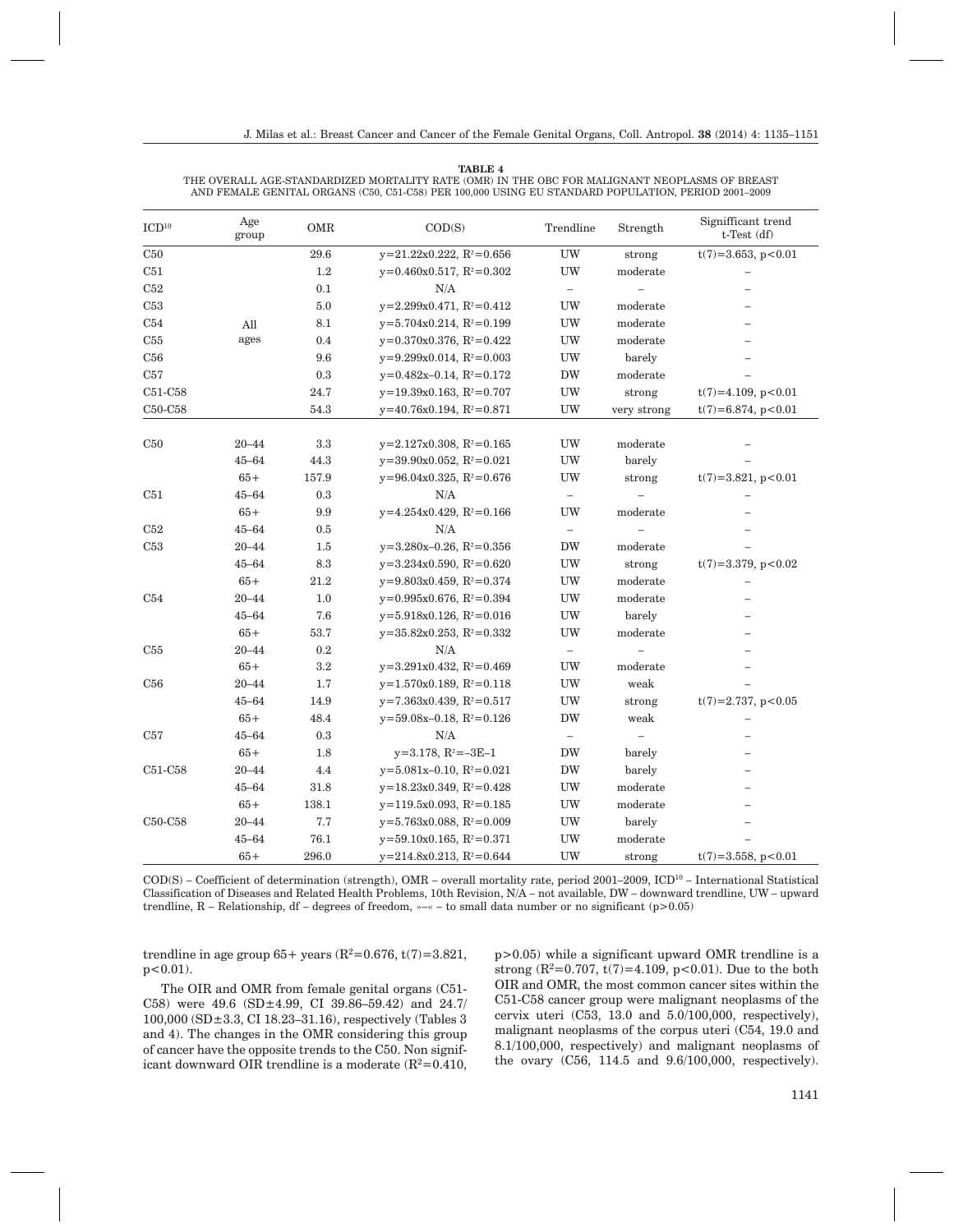| THE 5-YEARS RELATIVE SURVIVAL RATES FOR MALIGNANT NEOPLASMS OF BREAST AND FEMALE GENITAL ORGANS (C50, C51-C58) |  |
|----------------------------------------------------------------------------------------------------------------|--|
| IN THE OBC. PERIOD 2001-2005                                                                                   |  |

|                                  | TABLE 5A. The age group percentage of relative survival rates (number of survival cases) |     |       |           |      |           |       |       |      |          |
|----------------------------------|------------------------------------------------------------------------------------------|-----|-------|-----------|------|-----------|-------|-------|------|----------|
| $ICD-10$                         | $0 - 19$                                                                                 |     |       | $20 - 44$ |      | $45 - 64$ |       | $65+$ |      | All ages |
| C50                              |                                                                                          |     | 76.8  | (66)      | 76.4 | (304)     | 49.9  | (171) | 64.2 | (541)    |
| C51                              |                                                                                          | -   | 100.1 | (5)       | 75.8 | (3)       | 35.5  | (5)   | 54.9 | (13)     |
| C52                              |                                                                                          |     |       | -         | 50.5 | (1)       | 106.6 | (2)   | 76.0 | (3)      |
| C53                              | 100.1                                                                                    | (1) | 79.6  | (31)      | 66.6 | (29)      | 50.2  | (16)  | 66.1 | (77)     |
| C54                              |                                                                                          | -   | 77.9  | (14)      | 75.8 | (63)      | 43.8  | (51)  | 57.4 | (128)    |
| C55                              |                                                                                          |     |       |           |      |           | 0.0   | -     | 0.0  |          |
| C56                              | 100.1                                                                                    | (3) | 80.1  | (12)      | 57.1 | (39)      | 20.4  | (14)  | 43.0 | (68)     |
| C57                              |                                                                                          |     |       | -         | 67.4 | (2)       | 106.6 | (1)   | 76.0 | (3)      |
| C51-C58                          | 100.1                                                                                    | (4) | 80.6  | (62)      | 67.2 | (137)     | 37.1  | (89)  | 54.5 | (292)    |
| C <sub>50</sub> -C <sub>59</sub> | 100.1                                                                                    | (4) | 78.6  | (128)     | 73.3 | (441)     | 44.6  | (260) | 60.4 | (833)    |

TABLE 5B. Relative survival trend

|                                  |       |      | Years |                          |       |                                        |                    |          |                         |
|----------------------------------|-------|------|-------|--------------------------|-------|----------------------------------------|--------------------|----------|-------------------------|
| $ICD-10$                         | 2001  | 2002 | 2003  | 2004                     | 2005  | COD(S)                                 | Trendline Strength |          | Trend t-Test            |
| C50                              | 62.2  | 61.0 | 67.5  | 67.3                     | 61.9  | $y = 61.70x0.034$ ,<br>$R^2 = 0.180$   | UW                 | moderate | $t(3)=0.811, p>0.05$    |
| C51                              | 100.1 | 0.0  | 33.8  | 40.5                     | 76.0  | $\overline{\phantom{0}}$               | -                  |          | N/A                     |
| C52                              | 100.1 | -    | 101.3 | 0.0                      | 101.3 | -                                      | $\qquad \qquad -$  |          | N/A                     |
| C53                              | 80.1  | 50.6 | 70.9  | 76.0                     | 52.4  | $y=72.75x-0.12$ ,<br>$R^2 = 0.127$     | <b>DW</b>          | weak     | $t(3)=0.660, p>0.05$    |
| C54                              | 62.3  | 66.9 | 44.0  | 52.0                     | 56.6  | $y=63.10x-0.12$ ,<br>$R^2 = 0.251$     | <b>DW</b>          | moderate | $t(3)=1.002$ , p > 0.05 |
| C55                              | 0.0   | L,   | 0.0   | $\overline{\phantom{0}}$ | 0.0   |                                        |                    |          | N/A                     |
| C56                              | 38.9  | 41.0 | 54.5  | 42.2                     | 41.1  | $y=40.62x0.065$ ,<br>$R^2 = 0.096$     | UW                 | weak     | $t(3)=0.564$ , p > 0.05 |
| C57                              |       | -    | 50.6  | $\overline{\phantom{0}}$ | 101.3 |                                        |                    |          | N/A                     |
| C51-C58                          | 59.2  | 54.0 | 50.6  | 54.5                     | 52.5  | $y = 57.79x - 0.06$ ,<br>$R^2 = 0.569$ | <b>DW</b>          | strong   | $t(3)=1.990, p>0.05$    |
| C <sub>50</sub> -C <sub>59</sub> | 61.0  | 58.0 | 61.3  | 62.9                     | 58.1  | $y=60.39x-0.00$ ,<br>$R^2 = 0.002$     | <b>DW</b>          | barely   | $t(3)=0.077, p>0.05$    |

»–« – no cases, 0 – no survival cases, COD(S) – Coefficient of determination (strength), N/A – not available

These three cancer sites comprise 86.1% of cancer in this group. Therefore, remaining cases of cancer within this group are not discussed in this article due to their small number. Concerning the OIR in females diagnosed with C51-C58, there were strong upward trendlines for C53 in age group 65+ years and moderate one for age group 45–64 years  $(R^2=0.566$  and  $R^2=0.384$ , respectively); for cancer sites C54 and C56 there were weak or moderate downward trendlines.

Concerning the OMR, there was strong upward trendline for malignant neoplasms of the cervix uteri (C53) in age group 45–64 years  $(R^2=0.620, t(7)=3.379, p<0.02,$ Table 4), moderate for C53 and C54 in age 65+ years  $(R^2=0.374$  and  $R^2=0.332$ , respectively); a strong downward trendline for C56 in the age of group  $45-64$  ( $R^2=$ 

0.517,  $t(7)=2.737$ ,  $p<0.05$ ) and weak one in the age of group  $65 + (R^2=0.126)$ .

Among sites of the C51-C58 cancer group (and well below breast cancer incidence rate), malignant neoplasms of the corpus uteri (C54) were characterized by the highest overall incidence rate of  $19.0/100,000$  (SD $\pm$ 3.02, CI 13.09–24.93, Table 3). This cancer site showed a moderate downward trendline  $(R^2=0.407)$ , more pronounced in the age  $45-64$  ( $R^2=0.184$ ) years then in the age 65+  $(R^2=0.089)$ . Also, the incidence rate of malignant neoplasm of ovary (C56, overall incidence rate was 14.5/100,000, SD±2.72, CI 9.19–19.85) had a moderate downward trendline  $(R^2=0.230)$  as well as it were in all age groups. Unlike the incidence rates of malignant neoplasms of the ovary and the corpus uteri, the inci-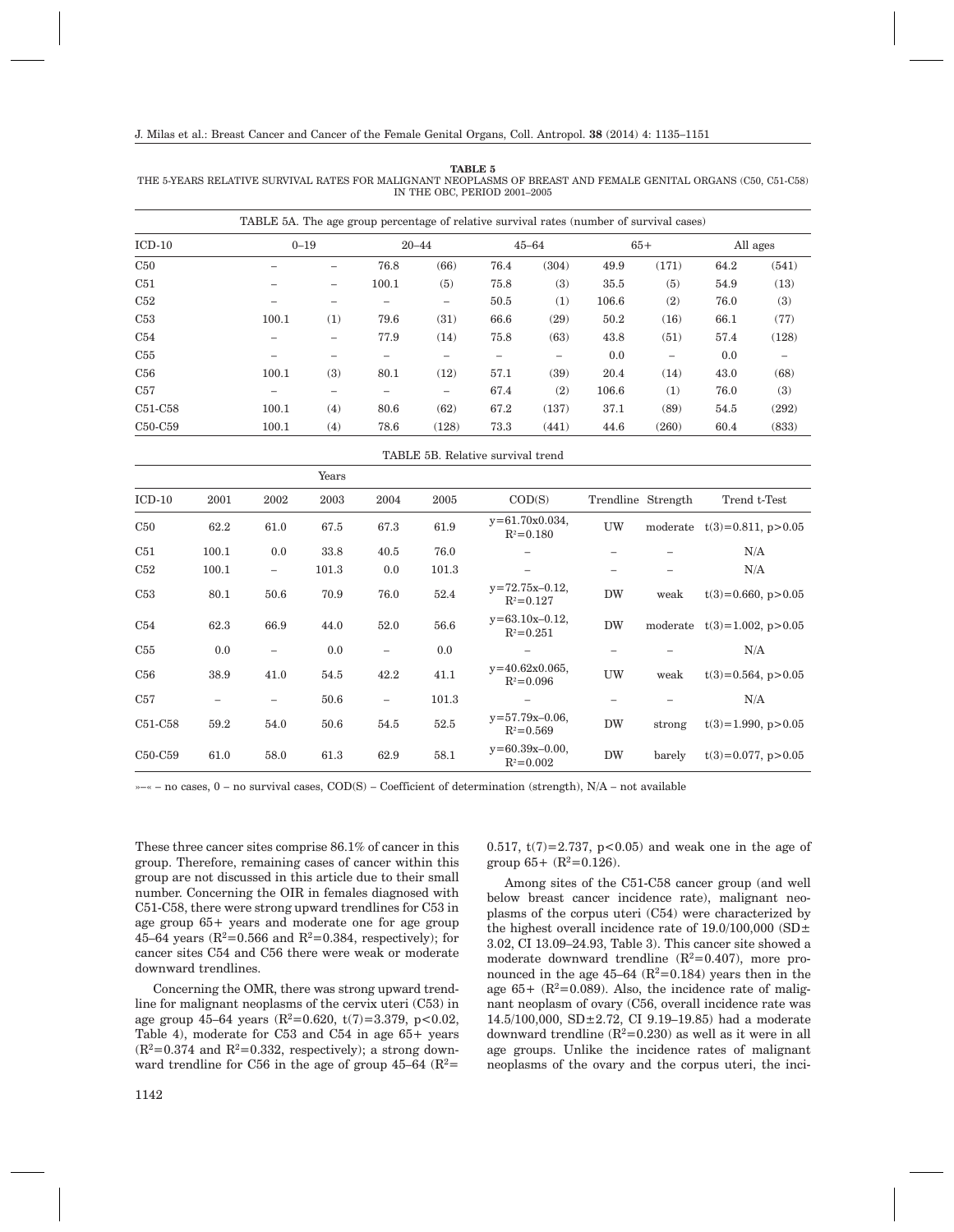**TABLE 6** THE AGE DISTRIBUTION AT DIAGNOSIS FOR MALIGNANT NEOPLASMS OF BREAST AND FEMALE GENITAL ORGANS (C50, C51-C58) IN THE OBC, PERIOD 2001–2009

|          |           |            | TABLE 6A. Age group distribution (%) at diagnosis for cancer sites C50-C58          |                          |                           |                          |
|----------|-----------|------------|-------------------------------------------------------------------------------------|--------------------------|---------------------------|--------------------------|
| $ICD-10$ | Age group | <b>OIR</b> | COD(S)                                                                              | Trendline                | Strength                  | Trend t-Test             |
| C50      | $20 - 44$ | 9.2        | $y=11.76x-0.19$ , $R^2=0.355$                                                       | ${\rm DW}$               | moderate                  |                          |
|          | $45 - 64$ | 47.3       | $y=46.46x0.013$ , $R^2=0.031$                                                       | UW                       | weak                      |                          |
|          | $65+$     | 43.6       | $y=41.87x0.024$ , $R^2=0.076$                                                       | UW                       | weak                      |                          |
| C51      | $20 - 44$ | 13.2       | $y=30.12x-0.26$ , $R^2=0.402$                                                       | <b>DW</b>                | moderate                  |                          |
|          | $45 - 64$ | 23.7       | $y=26.89x0.075$ , $R^2=0.008$                                                       | ${\rm UW}$               | barely                    |                          |
|          | $65+$     | 63.2       | $y=55.67x0.043, R^2=0.004$                                                          | UW                       | barely                    |                          |
| C52      | $20 - 44$ | 11.1       | N/A                                                                                 |                          |                           |                          |
|          | $45 - 64$ | 44.4       | $y=1230x-1.65$ , $R^2=0.527$                                                        | <b>DW</b>                | strong                    |                          |
|          | $65+$     | 44.4       | $y=103.5x-0.23$ , $R^2=0.182$                                                       | <b>DW</b>                | moderate                  |                          |
| C53      | $0 - 19$  | 0.4        | N/A                                                                                 | $\overline{\phantom{0}}$ |                           |                          |
|          | $20 - 44$ | $28.3\,$   | $y=53.39x-0.49$ , $R^2=0.505$                                                       | <b>DW</b>                | strong                    | $t(7)=2.672, p<0.05$     |
|          | $45 - 64$ | 37.0       | $y=29.52x0.083, R^2=0.014$                                                          | UW                       | barely                    |                          |
|          | $65+$     | 34.3       | $y=14.98x0.511, R^2=0.587$                                                          | UW                       | strong                    | $t(7)=3.154, p<0.02$     |
| C54      | $20 - 44$ | $5.5\,$    | $y=8.501x0.015$ , $R^2=0.000$                                                       | UW                       | barely                    |                          |
|          | $45 - 64$ | 38.6       | $y=37.02x0.013$ , $R^2=0.003$                                                       | ${\rm UW}$               | barely                    |                          |
|          | $65+$     | 55.9       | $y=49.70x0.082$ , $R^2=0.143$                                                       | UW                       | weak                      |                          |
| C55      | $20 - 44$ | 10.0       | N/A                                                                                 | $\overline{\phantom{0}}$ |                           |                          |
|          | $65+$     | 90.0       | $y=100$ , $R^2 = #N/A$                                                              |                          |                           |                          |
| C56      | $0 - 19$  | 1.1        | $y=6.142x-0.37$ , $R^2=0.416$                                                       | <b>DW</b>                | moderate                  |                          |
|          | $20 - 44$ | 10.9       | $y=12.41x-0.00$ , $R^2=0.000$                                                       | <b>DW</b>                | barely                    |                          |
|          | $45 - 64$ | 43.1       | $y=41.83x0.029$ , $R^2=0.012$                                                       | UW                       | barely                    |                          |
|          | $65+$     | 44.9       | $y=49.96x-0.12$ , $R^2=0.11$                                                        | <b>DW</b>                | weak                      |                          |
| C57      | $45 - 64$ | 50.0       | N/A                                                                                 | $\qquad \qquad -$        |                           |                          |
|          | $65+$     | 50.0       | $y=1.838x2.112, R^2=0.790$                                                          | UW                       | strong                    |                          |
| C58      | $45 - 64$ | 100.0      | N/A                                                                                 | $\overline{\phantom{0}}$ |                           |                          |
| C51-C58  | $0 - 19$  | 0.2        | $y=2.818x-1.32$ , $R^2=0.833$                                                       | DW                       | very strong               | $\overline{\phantom{0}}$ |
|          | $20 - 44$ | 4.9        | $y=7.358x-0.35$ , $R^2=0.245$                                                       | <b>DW</b>                | moderate                  |                          |
|          | $45 - 64$ | 14.6       | $y=15.43x-0.04$ , $R^2=0.037$                                                       | <b>DW</b>                | weak                      |                          |
|          | $65+$     | 18.1       | $y=18.50x-0.02$ , $R^2=0.027$                                                       | ${\rm DW}$               | barely                    |                          |
| C50-C58  | $0 - 19$  | 0.2        | $y=2.818x-1.32$ , $R^2=0.833$                                                       | ${\rm DW}$               | very strong               |                          |
|          | $20 - 44$ | 10.6       | $y=14.38x-0.23$ , $R^2=0.336$                                                       | <b>DW</b>                | moderate                  |                          |
|          | $45 - 64$ | 44.0       | $y=42.90x0.018$ , $R^2=0.070$                                                       | UW                       | weak                      |                          |
|          | $65+$     | 45.2       | $y=43.09x0.030, R^2=0.113$                                                          | <b>UW</b>                | weak                      |                          |
|          |           |            |                                                                                     |                          |                           |                          |
|          |           |            | TABLE 6B. The overall proportion (%) of each cancer sites in relation to the gender |                          |                           |                          |
| C50      |           | 62.2       | $y=58.69x0.038$ , $R^2=0.237$                                                       | <b>UW</b>                | moderate                  |                          |
| C51      |           | $1.5\,$    | $y=1.146x0.068$ , $R^2=0.005$                                                       | ${\rm UW}$               | barely                    |                          |
| C52      |           | 0.4        | $y=0.305x0.227, R^2=0.226$                                                          | UW                       | $\operatorname{moderate}$ |                          |
| C53      | All       | 9.2        | $y=7.341x0.147$ , $R^2=0.185$                                                       | UW                       | moderate                  |                          |
| C54      | ages      | 15.2       | $y=18.60x-0.15$ , $R^2=0.410$                                                       | <b>DW</b>                | moderate                  |                          |
| C55      |           | $0.4\,$    | $y=0.790x-0.13$ , $R^2=0.094$                                                       | ${\rm DW}$               | weak                      |                          |

C56 10.9  $y=13.48x-0.16$ ,  $R^2=0.193$  DW moderate – C57 0.2  $y=2.283x-0.93, R^2=0.636$  DW strong –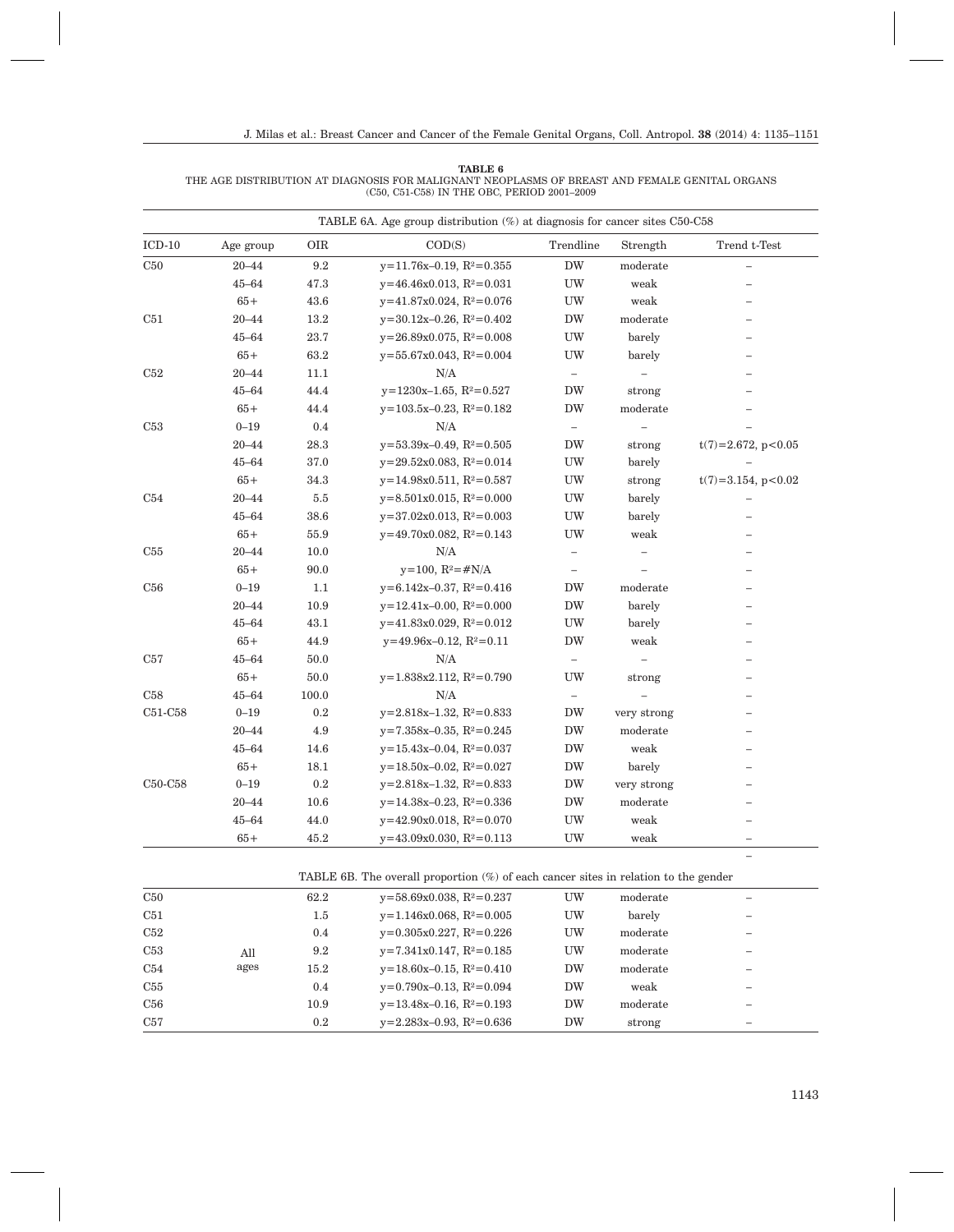|                                  |          |           | Age groups |          |      |                          |  |
|----------------------------------|----------|-----------|------------|----------|------|--------------------------|--|
| $ICD-10$                         | $0 - 44$ | $45 - 64$ | $65+$      | All ages |      |                          |  |
| C50                              | 9.2      | 47.3      | 43.6       | 100.0    | 62.2 | $\overline{\phantom{0}}$ |  |
| C51                              | 13.2     | 23.7      | 63.2       | 4.0      |      |                          |  |
| C52                              | 11.1     | 44.4      | 44.4       | 0.9      |      | -                        |  |
| C53                              | 28.7     | 37.0      | 34.3       | 24.2     |      | -                        |  |
| C54                              | 5.5      | 38.6      | 55.9       | 40.1     |      |                          |  |
| C55                              | 10.0     | 0.0       | 90.0       | 1.1      |      | -                        |  |
| C56                              | 12.0     | 43.1      | 44.9       | 28.9     |      | -                        |  |
| C57                              | 0.0      | 50.0      | 50.0       | 0.6      |      |                          |  |
| C58                              | 0.0      | 100.0     | 0.0        | 0.1      |      |                          |  |
| C51-C58                          | 13.4     | 38.7      | 47.9       | 100.0    | 37.8 |                          |  |
| C <sub>50</sub> -C <sub>58</sub> | 10.8     | 44.0      | 45.2       | 100.0    |      |                          |  |

TABLE 6C. The age group proportion (%) of each cancer sites

R – Relationship, COD(S) – Coefficient of determination (strength), N/A – not available, DW – downward, UW – upward, »–« – to small data number or no significant (p>0.05), OIR – overall incidence rate

dence rate of malignant neoplasms of the cervix uteri (C53, 13.0/100,000, SD±2.63, CI 7.82–18.13, Table 3) showed a weak upward trendline  $(R^2=0.050)$ . However, when compare trendlines in different age groups, a significant strong upward trendline exist in the age group 65+ years ( $R^2$ =0.566, t(7)=3.021, p<0.02) and a moderate downward trendline in the age group 20–44 years  $(R^2=384)$ . Malignant neoplasm of other and unspecified female genital organs (C57) showed a significant strong upward trendline  $(R^2=0.773, t(2)=2.609, p<0.05)$  related with a small and intermittent, incidence rate (degrees of freedom=2).

The overall mortality rate from breast cancer was 29.6/100,000 with a significant strong upward trendline  $(R^2=0.656, t(7)=3.653, p<0.01,$  Table 4). This upward trendline is most influenced by the mortality rates of patients aged  $65+$  years  $(R^2=0.676, t(7)=3.558, p<0.01)$ .

There was a strong increase in the mortality rate considering all cancer sites of the C51-C58 cancer group  $(R^2=0.871, t(7)=6.874, p<0.01,$  Table 4) directly influenced by mortality rates of patients 45–64 years with malignant neoplasms of the cervix uteri and (C53) and malignant neoplasm of ovary (C56).

#### *Five year relative survival rate*

The 5-year relative survival rate from breast cancer was 64.2%. This cancer site implied a small difference in survival in age groups 20–44 and 45–64 (76.8% and 76.4%, respectively). In age group 65+ the survival rate was much lower, 49.9% (Table 5A). Within C51-C58 cancer group, malignant neoplasm of ovary (C56) was denoted by the lowest survival rate, only 43.0%. The difference between age groups in the survival rate from the C56 cancer site was great and rate varied a lot: age groups 20–44, 45–64 and 65+ revealed 5-year relative survival rates of 80.1%, 57.1% and 20.4%, respectively.

Neither cancer sites showed no significant upward or downward trendline (Table 5B). C50 and C56 featured moderate and weak upward trendline  $(R^2=0.180$  and  $R^2=0.096$ , respectively), while C53 and C54 showed weak and moderate downward trendline  $(R^2=0.127$  and  $R^2=$ 0.251, respectively). Power mortality rates of C53 and C54 compared to C56 creates a non significant strong upward trendline for the entire group of cancer C51–C58  $(R^2=0.569, t(7)=1.999, p>0.05)$ 

#### *Age distribution*

The age distribution at diagnosis of breast cancer (C50), cervix uteri (C53), corpus uteri (C54) and ovary (C56) cancer sites differ from the respective age distribution at death. Although the age distribution at diagnosis of the C50 cancer site was rather similar in age groups 45–64 and 65+ (47.3% and 43.6%, respectively), there were much more patients who died from this cancer aged 65+ than aged between 45 and 64 (68.8% and 27.4%, respectively) showing a moderate upward trendlines (Tables 6A and 7A). The proportion of patients with C53 cancer site aged 65+ at diagnosis was 34.3% while the proportion of female patients of the same age at deaths was much higher, 58.0%. It was similar to the cancer sites C54 and C56.

Considering age distribution, there was a big difference between the 65+ age group and other age groups. Patients with breast cancer (C50), malignant neoplasm of the corpus uteri (C54) and malignant neoplasm of the ovary (C56) mostly died at the age of  $65+ (68.8\%, 79.0\%)$ and 66.0%, respectively, Figure 1). One needs to single out malignant neoplasms of the cervix uteri (C53) which entailed the fact that the 9.0% of patients died at the age from 20 to 44 (the highest percentage in this age group among C51-C58 cancer sites, (too small number of cases for C55)).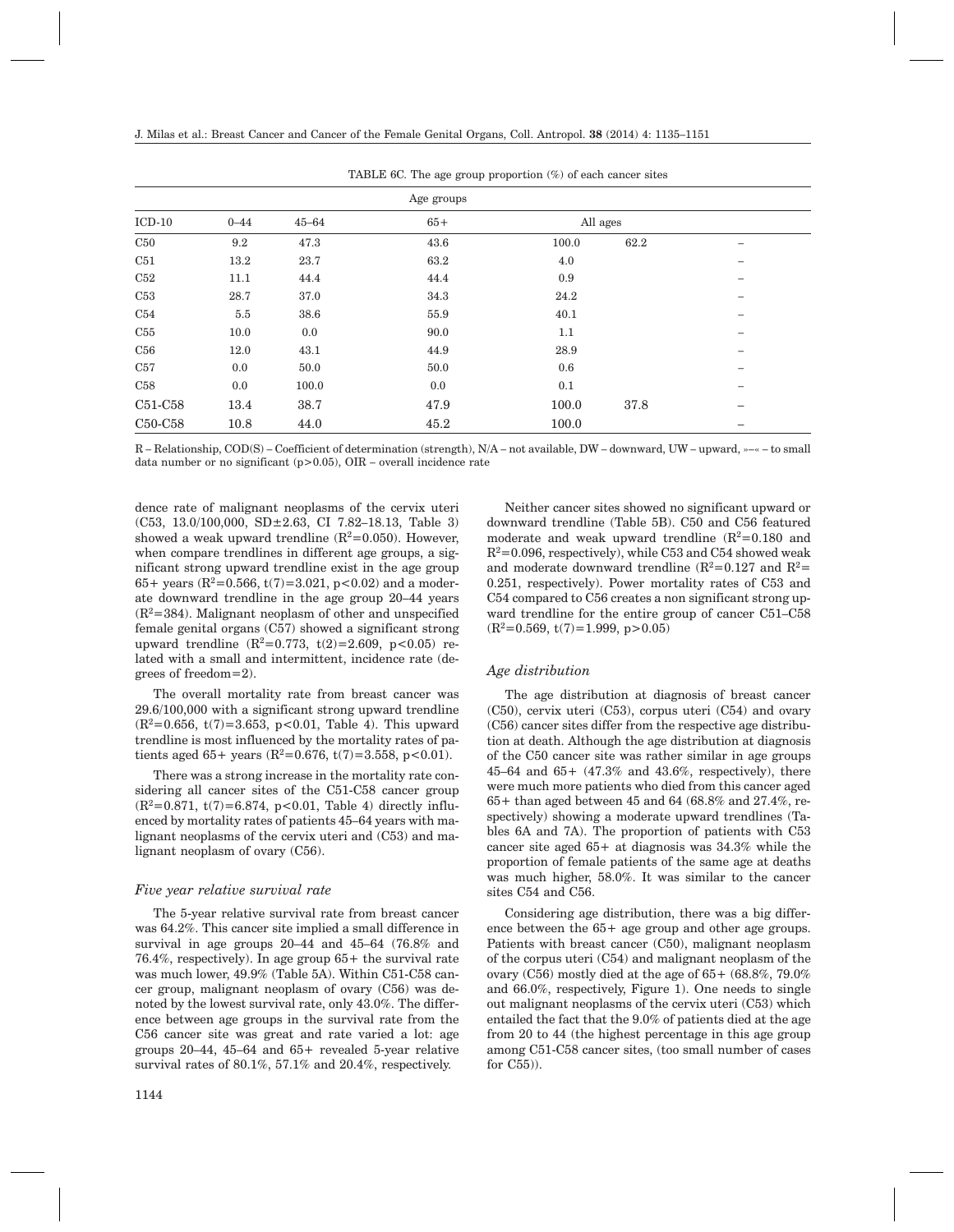| <b>TABLE 7</b>                                                                            |
|-------------------------------------------------------------------------------------------|
| THE AGE DISTRIBUTION AT DEATH FOR MALIGNANT NEOPLASMS OF BREAST AND FEMALE GENITAL ORGANS |
| (C50, C51-C58) IN THE OBC, PERIOD 2001-2009                                               |

| $ICD-10$ | Age group | <b>OMR</b> | COD(S)                              | Trendline                | Strength    | Trend t-Test             |
|----------|-----------|------------|-------------------------------------|--------------------------|-------------|--------------------------|
| C50      | $20 - 44$ | 3.8        | $y=4.983x-0.26$ , $R^2=0.125$       | <b>DW</b>                | weak        | $\overline{\phantom{0}}$ |
|          | $45 - 64$ | 27.4       | $y=35.01x-0.18$ , $R^2=0.189$       | <b>DW</b>                | moderate    |                          |
|          | $65+$     | 68.8       | $y=60.76x0.076$ , $R^2=0.266$       | <b>UW</b>                | moderate    |                          |
| C51      | $45 - 64$ | 6.9        | N/A                                 | $\overline{\phantom{0}}$ |             |                          |
|          | $65+$     | 93.1       | $y=100$ , $R^2=-6E-1$               | <b>DW</b>                | barely      |                          |
| C52      | $45 - 64$ | 100.0      | N/A                                 |                          |             |                          |
| C53      | $20 - 44$ | 9.0        | $y=23.85x-0.46$ , $R^2=0.529$       | <b>DW</b>                | strong      |                          |
|          | $45 - 64$ | 33.0       | $y=27.76x0.110$ , $R^2=0.065$       | <b>UW</b>                | weak        |                          |
|          | $65+$     | 58.0       | $y=57.45x-0.00$ , $R^2=0.001$       | <b>DW</b>                | barely      |                          |
| C54      | $20 - 44$ | 2.7        | $y=2.338x0.794$ , $R^2=0.906$       | <b>UW</b>                | very strong | $t(1)=3.104$ , p<0.02    |
|          | $45 - 64$ | 18.3       | $v = 39.00x - 0.57$ , $R^2 = 0.361$ | <b>DW</b>                | moderate    |                          |
|          | $65+$     | 79.0       | $y=65.99x0.118$ , $R^2=0.256$       | <b>UW</b>                | moderate    |                          |
| C55      | $20 - 44$ | 10.0       | N/A                                 |                          |             |                          |
|          | $65+$     | 100.0      | N/A                                 |                          |             |                          |
| C56      | $20 - 44$ | 4.4        | $y=3.789x0.226$ , $R^2=0.215$       | <b>UW</b>                | moderate    |                          |
|          | $45 - 64$ | 29.6       | $y=13.22x0.523, R^2=0.420$          | <b>UW</b>                | moderate    |                          |
|          | $65+$     | 66.0       | $y=79.38x-0.16$ , $R^2=0.354$       | <b>DW</b>                | moderate    |                          |
| C57      | $45 - 64$ | 16.7       | N/A                                 |                          |             |                          |
|          | $65+$     | 83.3       | $y=100$ , $R^2=-1E-1$               | <b>DW</b>                | barely      |                          |
| C51-C58  | $20 - 44$ | 4.5        | $y=6.292x-0.24$ , $R^2=0.096$       | <b>DW</b>                | weak        |                          |
|          | $45 - 64$ | 24.6       | $y=21.81x0.066$ , $R^2=0.033$       | <b>UW</b>                | weak        |                          |
|          | $65+$     | 70.9       | $y=73.05x-0.02$ , $R^2=0.036$       | <b>DW</b>                | weak        |                          |
| C50-C58  | $20 - 44$ | 4.1        | $y=4.317x-0.14$ , $R^2=0.024$       | <b>DW</b>                | barely      |                          |
|          | $45 - 64$ | 26.2       | $y=28.56x-0.06$ , $R^2=0.060$       | <b>DW</b>                | weak        |                          |
|          | $65+$     | 69.7       | $y=66.68x0.027$ , $R^2=0.080$       | <b>UW</b>                | weak        | $\overline{\phantom{0}}$ |

| C50 |      | 54.2    | $y=49.93x0.051, R^2=0.189$    | UW | moderate    |                      |  |
|-----|------|---------|-------------------------------|----|-------------|----------------------|--|
| C51 |      | 2.5     | $y=1.369x0.290, R^2=0.095$    | UW | weak        |                      |  |
| C52 |      | 0.2     | N/A                           |    | N/A         |                      |  |
| C53 | All  | 8.5     | $y=5.319x0.272$ , $R^2=0.190$ | UW | moderate    |                      |  |
| C54 | ages | 15.9    | $y=14.78x0.028$ , $R^2=0.005$ | UW | barely      |                      |  |
| C55 |      | 0.9     | $y=1.125x0.075$ , $R^2=0.012$ | UW | barely      |                      |  |
| C56 |      | 17.4    | $y=24.30x-0.24$ , $R^2=0.466$ | DW | moderate    | $t(7)=2.471, p<0.05$ |  |
| C57 |      | $0.5\,$ | $y=1.096x-0.23$ , $R^2=0.825$ | DW | very strong | $t(4)=4.342, p<0.01$ |  |

TABLE 7C. The age group proportion (%) of each cancer sites

| Age groups |          |           |       |       |          |  |  |
|------------|----------|-----------|-------|-------|----------|--|--|
| $ICD-10$   | $0 - 44$ | $45 - 64$ | $65+$ |       | All ages |  |  |
| C50        | 3.8      | 27.4      | 68.8  | 100.0 | 54.2     |  |  |
| C51        | 0.0      | 6.9       | 93.1  | 5.4   |          |  |  |
| C52        | 0.0      | 100.0     | 0.0   | 0.4   |          |  |  |
| C53        | 9.0      | 33.0      | 58.0  | 18.7  |          |  |  |
| C54        | 2.7      | 18.3      | 79.0  | 34.7  |          |  |  |
| C55        | 10.0     | 0.0       | 90.0  | 1.9   |          |  |  |
| C56        | 4.4      | 29.6      | 66.0  | 37.9  |          |  |  |
| C57        | 0.0      | 16.7      | 83.3  | 1.1   |          |  |  |
| C51-C58    | 4.5      | 24.6      | 70.9  | 100.0 | 45.8     |  |  |
| C50-C58    | 4.1      | 26.2      | 69.7  | 100.0 |          |  |  |

R – Relationship, COD(S) – Coefficient of determination (strength), N/A – not available, DW – downward, UW – upward, »–« – to small data number or no significant  $(p>0.05)$ , OMR – overall mortality rate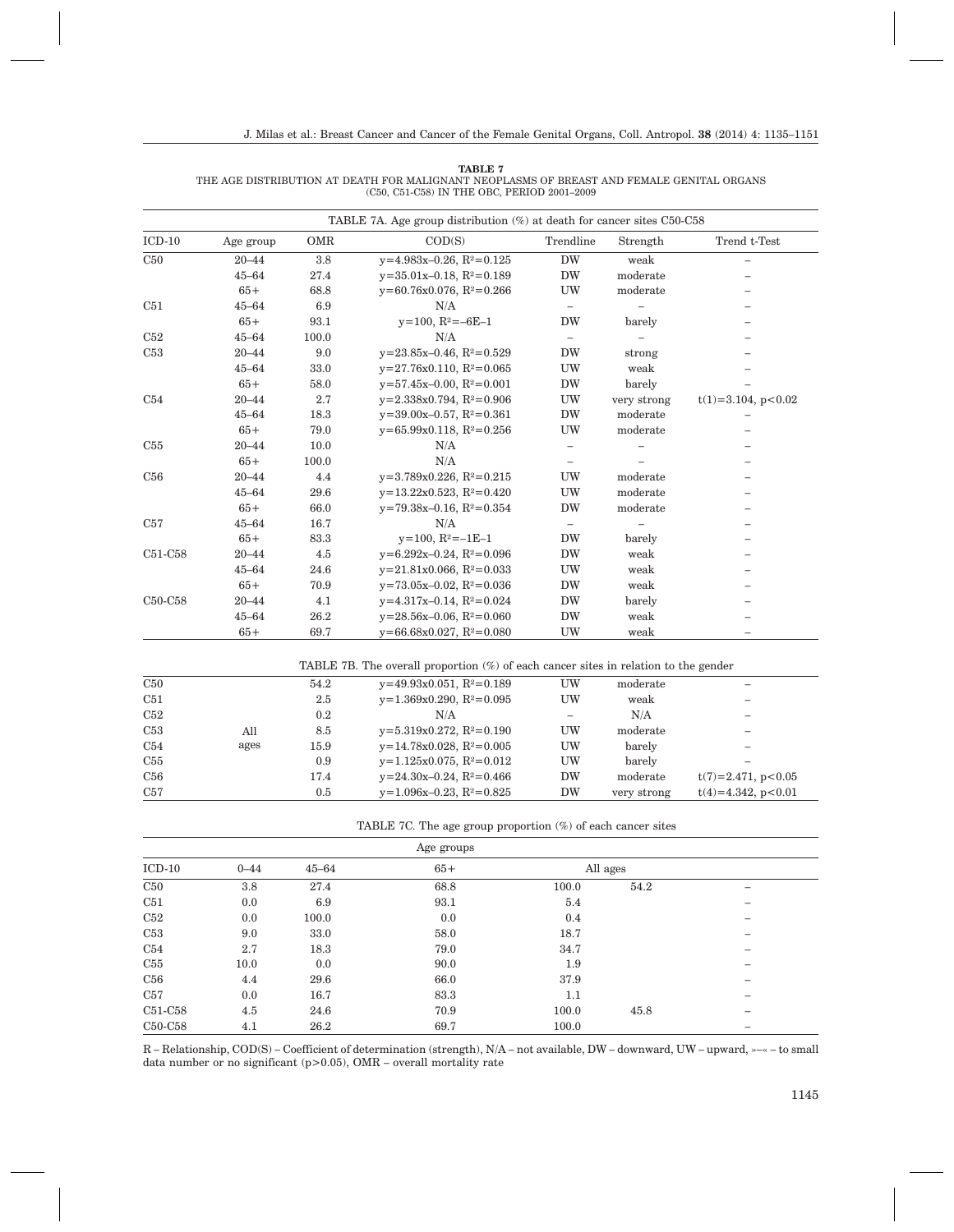|                                  |              | <u>I LIMINI QERITINI QIMININ (COO, COI-COO) IN THE ODO, I LIMOD 2001–2009</u> |           |             |                              |
|----------------------------------|--------------|-------------------------------------------------------------------------------|-----------|-------------|------------------------------|
| $\mathrm{ICD}^{10}$              | <b>ONOHA</b> | $\mathrm{COD}(S)$                                                             | Trendline | Strength    | Significant trendline t-Test |
| C50                              | 1.8          | $y=2.045x-0.09$ , $R^2=0.377$                                                 | DW        | moderate    |                              |
| C51                              | 2.1          | $y=1.572x0.043$ , $R^2=0.009$                                                 | UW        | barely      |                              |
| C52                              | 2.8          | $y=1.346x0.137$ , $R^2=0.010$                                                 | UW        | barely      |                              |
| C53                              | 2.8          | $y=2.597x0.000, R^2=3E-07$                                                    | <b>DW</b> | barely      |                              |
| C54                              | 1.9          | $y=1.865x-0.04$ , $R^2=0.031$                                                 | DW        | weak        |                              |
| C55                              | 1.3          | $y=1.224x-0.26$ , $R^2=0.160$                                                 | DW        | weak        |                              |
| C56                              | 3.1          | $y=3.541x-0.15$ , $R^2=0.187$                                                 | <b>DW</b> | moderate    |                              |
| C57                              | 2.0          | $y=19.60x-1.79$ , $R^2=0.983$                                                 | DW        | very strong | $t(2)=10.75, p<0.01$         |
| C58                              | $1.3\,$      | N/A                                                                           | N/A       | N/A         | N/A                          |
| C <sub>51</sub> -C <sub>58</sub> | 2.5          | $y=2.494x-0.02$ , $R^2=0.027$                                                 | <b>DW</b> | barely      |                              |
| C <sub>50</sub> -C <sub>58</sub> | 2.1          | $v=2.24x-0.06$ , $R^2=0.249$                                                  | DW        | weak        |                              |

**TABLE 8** THE TREND AND THE AVERAGE NUMBER OF HOSPITAL ADMISSION *PER* PATIENT FOR MALIGNANT NEOPLASMS OF BREAST AND FEMALE GENITAL ORGANS (C50, C51-C58) IN THE ORG PERIOD 2001–2000

ONOHA – overall number of hospital admission per patient, DW – downward trendline, UW – uwward trendline, N/A – not available, R – Relationship, COD(S) – Coefficient of determination (strength), ICD10 – International Statistical Classification of Diseases and Related Health Problems, 10th Revision,  $\nu-\alpha$  – to small data number or no significant (p>0.05)

#### *Cancer patient hospitalization*

In the 2001–2009 period, a total of 1,561 females were diagnosed with the breast cancer C50 and they were admitted to the OBC hospitals 2,850 times where they spent a total of 34,607 days (Tables 10). An average patient was admitted to hospital 1.8 times during the course of their illness (Table 8) with a significant strong downward overall length of stay in hospital (OLOSH) trendline  $(R^2=0.716, t(7)=2.717, p<0.05)$  of 12.1 days (Table 10). Comparing the number of hospital admissions (NOAH) and the LOSH, females aged 65+ spent on average 14.5 days in hospital, which is 4.7 days more than females aged 20–44 and 3.8 days more than females aged 45–64. The LOSH went down in all age groups, and very strong in age groups  $65 + (R^2=0.809, t(7)=3.641,$ p<0.01). In the same period, the LOSH of females diagnosed with C50 cancer declined significant sharply  $(R^2=$ 0.716,  $t(7)=2.713$ ,  $p<0.05$ )), but without change in the NOAH  $(R^2=0.025$ , barely upward trendline). The greatest share in all hospitalizations (49.1%) referred to females aged 45–64.

A total of 949 females were diagnosed with the C51- C58 cancer group and they were admitted to the OBC hospitals 2,402 times where they spent a total of 35,882 days. An average patient was admitted to hospital 2.5 times (Table 8) during the course of their illness with a non significant moderate downward LOSH trendline  $(R^2=0.327)$  of 14.9 days (Table 10). Among the most common cancer site in this group, the total number of patient with C53, C54 and C56 were 230, 381 and 274, respectively; they were admitted to the OBC hospitals 584, 784 and 883 times, respectively; they spent a total of 8655, 14,519 and 9968 days, respectively; an average hospital admission per patient were 2.8, 1.9 and 3.1 times, respectively (Table 8); the LOSH were 14.8, 18.5 and 11.3 days, respectively. Females diagnosed with malignant neoplasms of the corpus uteri (C54) stayed in hospital longer than

females diagnosed with other cancer sites of this cancer group (18.5 days, Tables 10). The LOSH trendlines for C53 and C54 moderately decreased  $(R^2=0.224$  and  $R^2=$ 0.451, respectively), while it moderately increased for C56 ( $\mathbb{R}^2$ =0.46). Contrary, the NOAH for C53 moderately increased  $(R^2=374)$  while it moderately and strongly decreased for C54 and C56 ( $\mathbb{R}^2$ =465 and  $\mathbb{R}^2$ =609, respectively).

## **Discussion**

Malignant neoplasms of breast (C50) and female genital organs (C51-C58) within the OBC female population accounted for 34.8% (C50 – 21.6%, C51-C58 – 13.2%) of all newly registered cancer cases in the period from 2001 to 2009. In the same population and period of time, the proportion of C50-C58 cancer group in all cancer cases at death amounted to  $35.5\%$  (C50 –  $17.6\%$ , C51-C58 –  $14.9\%$ )<sup>32</sup>.

#### *Breast cancer*

According to the data stated in this article, incidence rate of breast cancer in the OBC decreased in the period 2001–2009. The overall incidence rate resembles the Croatian average and way exceeds the corresponding Central and Eastern Europe incidence rates, but is still bellow the Northern Europe ones<sup>33,34</sup>. A study on the breast cancer incidence in 35 countries (mostly European ones) from 1990 to 2002 has revealed that the incidence rate had an upward trend within that period of time<sup>35</sup>. Pursuant to the respective 2012 EUCAN data, most of these countries are still experiencing a rise in the number of newly registered breast cancer cases<sup>12</sup>. Concerning the same time period, similar data can be found at the national level too<sup>33</sup>

A decline in the breast cancer incidence is undoubtedly related to the raised women's awareness of this ill-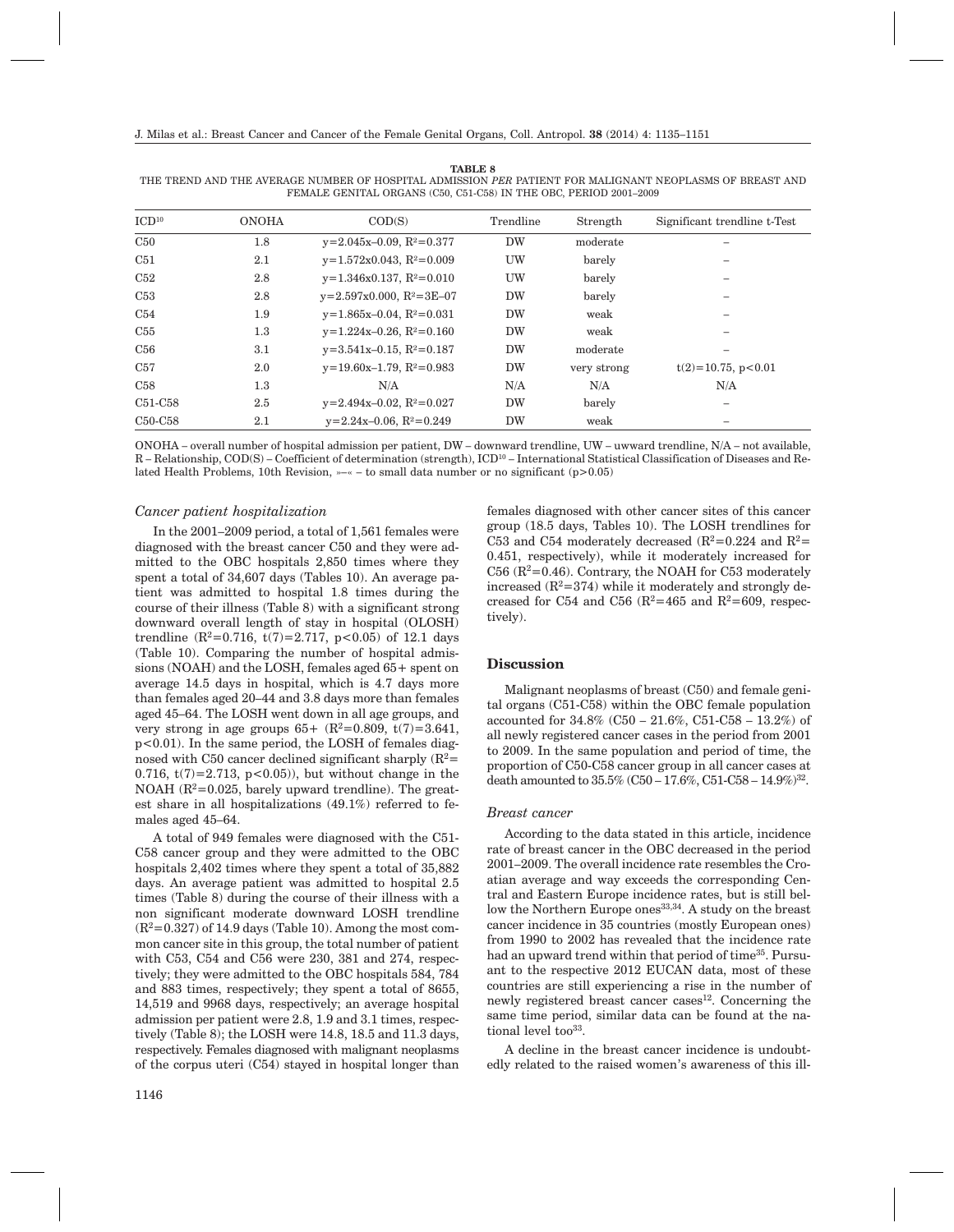**TABLE 9** THE TREND AND THE AVERAGE NUMBER OF ADMISSION IN HOSPITAL FOR MALIGNANT NEOPLASMS OF BREAST AND FEMALE GENITAL ORGANS (C50, C51-C58) IN THE OBC, PERIOD 2001–2009

|          |                                       | Age group                                            |                                |                                |                                         |                                  |  |  |
|----------|---------------------------------------|------------------------------------------------------|--------------------------------|--------------------------------|-----------------------------------------|----------------------------------|--|--|
| $ICD-10$ | Parameters                            | $0 - 19$                                             | $20 - 44$                      | $45 - 64$                      | $65+$                                   | All ages                         |  |  |
| C50      | <b>ONOAH</b><br>Trendline<br>Strength | $\equiv$<br>-                                        | 32.7<br>$\rm{DW}$<br>weak      | 155.4<br><b>UW</b><br>barely   | 128.6<br><b>UW</b><br>weak              | 316.7<br>${\rm UW}$<br>barely    |  |  |
| C51      | <b>ONOAH</b><br>Trendline<br>Strength | $\overline{ }$<br>L,                                 | 0.4<br><b>UW</b><br>strong     | 2.9<br><b>UW</b><br>moderate   | 6.6<br><b>UW</b><br>moderate            | 9.9<br><b>UW</b><br>moderate     |  |  |
| C52      | <b>ONOAH</b><br>Trendline<br>Strength | L,<br>$\equiv$                                       | 0.1<br>$\equiv$                | 0.9<br><b>UW</b><br>barely     | 1.7<br><b>UW</b><br>weak                | 2.7<br><b>UW</b><br>moderate     |  |  |
| C53      | <b>ONOAH</b><br>Trendline<br>Strength | 0.1<br>$\overline{\phantom{0}}$<br>-                 | 15.2<br><b>DW</b><br>barely    | 26.8<br><b>UW</b><br>moderate  | 22.8<br><b>UW</b><br>$\,$ moderate $\,$ | 64.9<br><b>UW</b><br>moderate    |  |  |
| C54      | <b>ONOAH</b><br>Trendline<br>Strength | $\overline{\phantom{0}}$<br>$\overline{\phantom{0}}$ | 5.0<br>$\rm{DW}$<br>strong     | 34.4<br><b>DW</b><br>moderate  | 47.7<br>$\rm{DW}$<br>weak               | 87.1<br>$\rm{DW}$<br>moderate    |  |  |
| C55      | <b>ONOAH</b><br>Trendline<br>Strength | $\equiv$<br>$\overline{\phantom{0}}$                 | 0.2<br>$\equiv$                | 0.3<br>UW<br>$\equiv$          | 1.4<br><b>DW</b><br>moderate            | $2.0\,$<br><b>DW</b><br>moderate |  |  |
| C56      | <b>ONOAH</b><br>Trendline<br>Strength | 0.8<br>$\overline{\phantom{0}}$<br>÷                 | 12.6<br>DW<br>barely           | 50.2<br>$\rm{DW}$<br>moderate  | 34.6<br>$\rm{DW}$<br>barely             | 98.1<br>$\rm{DW}$<br>strong      |  |  |
| C57      | <b>ONOAH</b><br>Trendline<br>Strength | 0.1<br>$\equiv$<br>$\overline{\phantom{0}}$          | $\overline{\phantom{0}}$<br>L, | $1.1\,$<br><b>UW</b><br>weak   | 0.8<br><b>UW</b><br>$\,$ moderate $\,$  | 2.0<br><b>DW</b><br>weak         |  |  |
| C58      | <b>ONOAH</b>                          | L,                                                   |                                | 0.1                            | 0.1                                     | 0.2                              |  |  |
| C51-C58  | <b>ONOAH</b><br>Trendline<br>Strength | 1.0<br><b>UW</b><br>moderate                         | 33.6<br><b>DW</b><br>moderate  | 116.8<br><b>DW</b><br>moderate | 115.6<br><b>UW</b><br>barely            | 266.9<br><b>DW</b><br>strong     |  |  |
| C50-C58  | <b>ONOAH</b><br>Trendline<br>Strength | 1.0<br>${\rm UW}$<br>moderate                        | 66.2<br><b>DW</b><br>moderate  | 272.2<br>${\rm DW}$<br>weak    | 244.1<br>${\rm UW}$<br>weak             | 583.6<br>${\rm DW}$<br>weak      |  |  |

ONOAH – overall number of admissions in hospital, UW – upward, DW – downward, ICD10 – International Statistical Classification of Diseases and Related Health Problems, 10th Revision, t – significance of the coefficient of determination

ness. For about 20 years, Croatian women have been exposed to necessary information on the need of formal and informal breast cancer education provided more or less frequently by various media36. The extent of the effect of educational programmes on the quality of healthcare and changes of statistical indicators is best indicated by the data on the incidence rate in the OBC since the initiation of the national breast cancer prevention programme in 2006. The incidence rate rose sharply in 2007, then fell to the 2006 level and has kept falling ever since. Comparing to the data at the national level<sup>37–39</sup>, the overall mortality rate was below the Croatian average in the time<sup>24,26,40</sup>. The data of concern is the significant mortality rate upward trend for all age groups and separately for age group 65+ years (Table 4).

The 5-year relative survival rate from breast cancer diagnosed among European females from 1995 to 1999 years was (5 years earlier) higher by 3.6 of percent points then appertaining survival rate in the OBC in the period 2001–2005 (64.2%)<sup>5</sup>. The data of the median age at diagnosis were almost the same in the USA, Croatia and in the OBC (61, 61.5 and 61.5 years, respectively), while the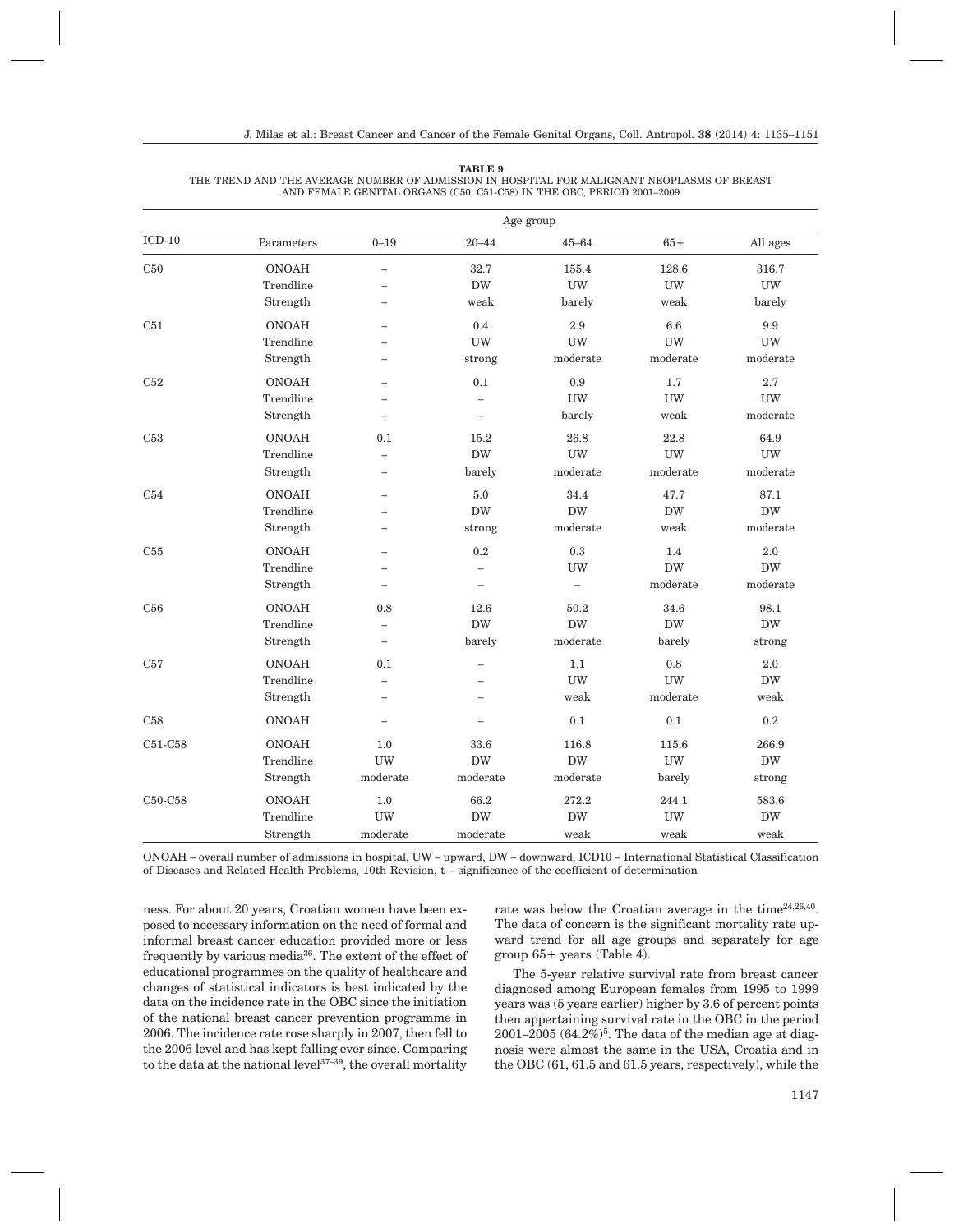|                                  | Age group     |                          |                          |                                                                                 |                          |                          |  |  |  |
|----------------------------------|---------------|--------------------------|--------------------------|---------------------------------------------------------------------------------|--------------------------|--------------------------|--|--|--|
| $\rm{ICD^{10}}$                  | Parameters    | $0 - 19$                 | $20 - 44$                | $45 - 64$                                                                       | $65+$                    | All ages                 |  |  |  |
| C50                              | <b>OLOSH</b>  | $\overline{\phantom{0}}$ | 9.8                      | 10.7                                                                            | 14.5                     | 12.1                     |  |  |  |
|                                  | Trendline     |                          | <b>DW</b>                | <b>DW</b>                                                                       | <b>DW</b>                | ${\rm DW}$               |  |  |  |
|                                  | Strength      |                          | strong                   | weak                                                                            | very strong              | strong                   |  |  |  |
|                                  | Trendline (t) |                          |                          | t (7)=2.801, p<0.05 t (7)=0.084, p>0.05 t (7)=3.641, p<0.01 t (7)=2.713, p<0.05 |                          |                          |  |  |  |
| C51                              | <b>OLOSH</b>  |                          | 19.5                     | 17.2                                                                            | 24.5                     | 22.1                     |  |  |  |
|                                  | Trendline     |                          | <b>DW</b>                | UW                                                                              | <b>UW</b>                | <b>DW</b>                |  |  |  |
|                                  | Strength      |                          | moderate                 | barely                                                                          | weak                     | weak                     |  |  |  |
| C52                              | <b>OLOSH</b>  |                          | 7.0                      | 17.4                                                                            | 8.5                      | 11.4                     |  |  |  |
|                                  | Trendline     |                          | $\overline{\phantom{0}}$ | <b>DW</b>                                                                       | <b>DW</b>                | <b>UW</b>                |  |  |  |
|                                  | Strength      |                          |                          | strong                                                                          | barely                   | barely                   |  |  |  |
| C53                              | <b>OLOSH</b>  | 3.0                      | 12.0                     | 14.0                                                                            | 17.7                     | 14.8                     |  |  |  |
|                                  | Trendline     |                          | <b>UW</b>                | <b>DW</b>                                                                       | <b>DW</b>                | <b>DW</b>                |  |  |  |
|                                  | Strength      |                          | barely                   | weak                                                                            | strong                   | moderate                 |  |  |  |
| C54                              | <b>OLOSH</b>  |                          | 17.1                     | 16.7                                                                            | 20.0                     | 18.5                     |  |  |  |
|                                  | Trendline     |                          | <b>UW</b>                | <b>DW</b>                                                                       | <b>DW</b>                | <b>DW</b>                |  |  |  |
|                                  | Strength      |                          | moderate                 | strong                                                                          | strong                   | moderate                 |  |  |  |
| C <sub>55</sub>                  | <b>OLOSH</b>  |                          | 24.5                     | 14.0                                                                            | 11.1                     | 13.1                     |  |  |  |
|                                  | Trendline     |                          | $\overline{\phantom{0}}$ | <b>DW</b>                                                                       | <b>DW</b>                | <b>DW</b>                |  |  |  |
|                                  | Strength      | Ē,                       | $\overline{\phantom{0}}$ | moderate                                                                        | strong                   | moderate                 |  |  |  |
| C56                              | <b>OLOSH</b>  | 13.0                     | 8.6                      | 9.5                                                                             | 14.8                     | 11.3                     |  |  |  |
|                                  | Trendline     | Ē,                       | <b>UW</b>                | UW                                                                              | <b>DW</b>                | UW                       |  |  |  |
|                                  | Strength      | L.                       | moderate                 | strong                                                                          | moderate                 | moderate                 |  |  |  |
|                                  | Trendline (t) | $\overline{\phantom{0}}$ | $\qquad \qquad -$        | t $(7)=2.420$ , p<0.05                                                          | $\qquad \qquad -$        | $\overline{\phantom{0}}$ |  |  |  |
| C57                              | <b>OLOSH</b>  | 8.0                      | ÷                        | 8.7                                                                             | 23.0                     | 14.2                     |  |  |  |
|                                  | Trendline     |                          |                          | <b>DW</b>                                                                       | UW                       | UW                       |  |  |  |
|                                  | Strength      | L.                       | L                        | barely                                                                          | very strong              | strong                   |  |  |  |
| C58                              | <b>OLOSH</b>  |                          |                          | 2.0                                                                             | 2.0                      | 2.0                      |  |  |  |
| $C51-C58$                        | <b>OLOSH</b>  | 11.3                     | 11.7                     | 12.9                                                                            | 18.0                     | 14.9                     |  |  |  |
|                                  | Trendline     | <b>UW</b>                | <b>UW</b>                | <b>DW</b>                                                                       | <b>DW</b>                | <b>DW</b>                |  |  |  |
|                                  | Strength      | very strong              | barely                   | barely                                                                          | moderate                 | moderate                 |  |  |  |
|                                  | Trendline (t) | t $(1)=22.34$ , p<0.01   | $\overline{\phantom{0}}$ | $\qquad \qquad -$                                                               | $\overline{\phantom{0}}$ | $\qquad \qquad -$        |  |  |  |
| C <sub>50</sub> -C <sub>58</sub> | <b>OLOSH</b>  | 11.3                     | 10.7                     | 11.6                                                                            | 16.2                     | 13.4                     |  |  |  |
|                                  | Trendline     | <b>UW</b>                | $\mathbf{D}\mathbf{W}$   | <b>DW</b>                                                                       | <b>DW</b>                | <b>DW</b>                |  |  |  |
|                                  | Strength      | very strong              | moderate                 | weak                                                                            | strong                   | strong                   |  |  |  |
|                                  | Trendline (t) | t $(1)=22.34$ , p<0.01   |                          | $\overline{\phantom{0}}$                                                        | $\overline{\phantom{0}}$ |                          |  |  |  |

**TABLE 10** THE AGE GROUP AND CORRESPONDING TREND OF THE OVERALL LENGTH OF STAY IN HOSPITAL FOR MALIGNANT NEOPLASMS OF BREAST AND FEMALE GENITAL ORGANS (C50, C51-C58) IN THE OBC, PERIOD 2001–2009

OLOSH – overall length of stay in hospital, UW – upward, DW – downward, ICD10 – International Statistical Classification of Diseases and Related Health Problems, 10th Revision,  $t$  – significance of the coefficient of determination,  $\nu$ - $\alpha$  – to small data number or no significant (p>0.05)

figures on the median age at death in the USA were different from those collected in the OBC (68 and 69.1 years, respectively)13,14.

Between 1981 and 2000, the length of stay of patient with breast cancer in Canada hospitals declined from 26 days to 9.4 days (almost 64%, each year 3.2%) and the number of hospital admissions during that period remain the same<sup>41</sup>. In the OBC, the length of stay over the 9-year period declined by 0.6% each year. Compare to the Canadian data referring to the year 2000, the average length of stay in OBC (14.7 days) was 5.3 days longer.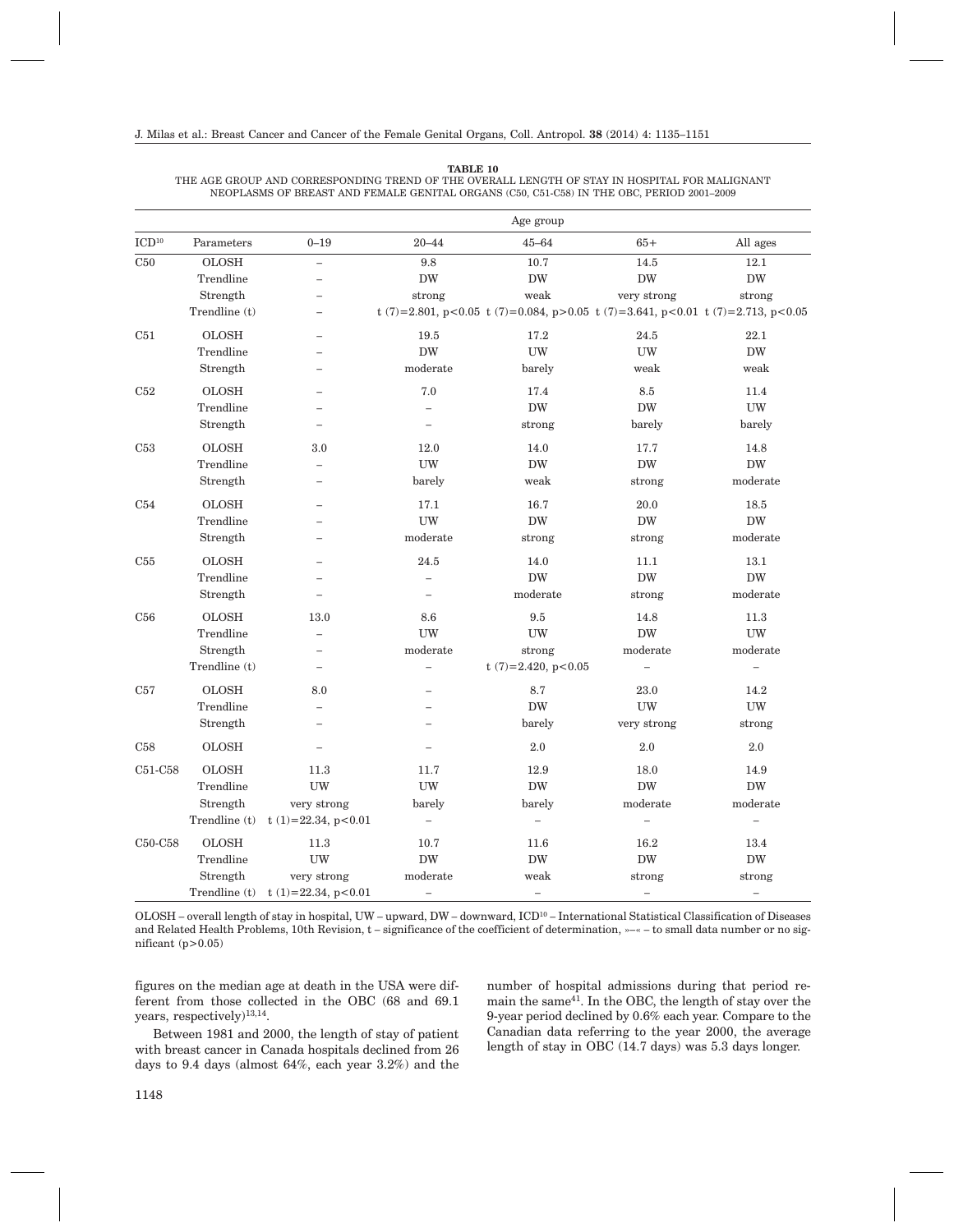

*Fig. 1. The age distribution for malignant neoplasms of breast and female genital organs (C50, C51-C58) in the period 2001–2009.*

In summary, female patients develop breast cancer and die both later and later, the incidence rate rises strongly until 2007, and then decline, five-year relative survival rate is extended and declined the number of hospitalizations per year, the number of hospitalizations per person/year and the length of hospitalization per year. Negative data is that the mortality rate increases significantly. The implementation and consolidation of female's awareness of these cancers and relating early diagnostic activities within the OBC population seem to be the most effective ways to reduce the appertaining risks and thus to encourage changes in the lifestyle.

#### *Ovarian (C56) and endometrial cancer (C54)*

In the OBC, the overall incidence and mortality rate from ovarian and endometrial cancer exceeded the relating EU rates. The incidence rate for endometrial cancer (C54) decreased in each age group as well as in all age's groups together. In the same period, the incidence rate of the C54 cancer site fell bellows the Croatian average<sup>40</sup>. The overall incidence rate of ovarian cancer (C56) was slightly below the Croatian average (Table 3). The incidence rate of the C56 cancer site moderate decreased in age groups 45–64 and 65+ years. Similarly to the situation with breast cancer, propaganda in public media and education of women exercises great influence on the decline of this incidence rate. Unfortunately, the mortality rates show a moderate increase for C54 cancer due to an increase in mortality rate in the age group 65+ years (Table 4). The mortality rate is nearly twice as high as in Europe. The 5-year relative survival rate from endometrial cancer (C54) in the OBC of 57.4% is well below the USA and EU rates (83% and 78%, respectively) whereas the survival rate from ovarian cancer of 43.0% is very close to the USA average (46%) and higher than the respective EU rate  $(36.3\%)^{19,42,43}$ . Comparing to the average length of stay in one hospital in the UK due to ovarian cancer  $(8.5 \text{ days})^{44}$ , female patients with the same cancer spent 2.7 days more in the OBC hospitals (11.3 days) for the same reason. Compare to the Australian average, the length of stay in the OBC hospitals due to endometrial cancer was longer by  $12.8 \text{ days}^{45}$ .

In summary, female patients develop endometrial cancer (C54) and die both later and later, the incidence rate decreased and declined the number of hospitalizations per year, the number of hospitalizations per person/year and the length of hospitalization per year. Negative data: the mortality rate and 5-year relative survival rates decreased. Female patients with ovarian cancer (C56) showed negative trendline for median age at diagnosis and at death and upward mortality rate.

#### *Cervical cancer (C53)*

In the OBC, the overall incidence rate of cervical cancer (13.0/100,000) slightly increased in 2001–2009 period. It corresponded to Central, Eastern and Western European incidence rates and to the Croatian average. The overall mortality rate of 5.0/100,000 was lower then in Central and Eastern Europe (8.7 and 6.2/100,000, respectively), and lower than the Croatian average<sup>15,22,24</sup>. In the OBC, the incidence rate of the age group 45–64 experienced almost a threefold increase as well as a twofold increase in the age group 65+ years (Figure 7). Currently, there is no information which might, to some extent, explain the rise in the mortality rate. Compared to the 5-year relative survival rate in the  $EU<sup>5</sup>$ , the respective rate was higher in the OBC (62.6% and 66.1%, respectively). Compare to the length of stay in hospitals in Spain (15.2 days), females with cervical cancer in the OBC stayed shorter in hospital on average by  $14.8 \text{ days}^{47}$ . A distinctive reduction in the incidence of cervical cancer over the past two decades in some European countries and North America suggests that in the OBC there is still no widespread screening and early treatment of pre-invasive lesions. Cervical cancer screening programs were first established in Croatia in the 2012.

In summary, in female patients with cervical cancer (C53) the median age at diagnosis was significantly shifts the older age, dies later, declined the number of hospitalizations per person/year and the length of hospitalization per year. Unfortunately, the 5-year relative survival rates decreased.

Implementation and consolidation of women's awareness of these cancers and relating early diagnostic activities within the OBC population seem to be the most effective ways to reduce the appertaining risks and thus to encourage changes in the lifestyle.

#### *Limitations*

Patients who were treated outside the hospitals in the OBC are not registered with the IPHO. Despite the efforts to obtain this information (it exist at the national level) in its original form, the authors were unable to obtain those data for unknown reasons. Therefore, these data on cancer in the OBC may differ from official state data on cancer in the OBC.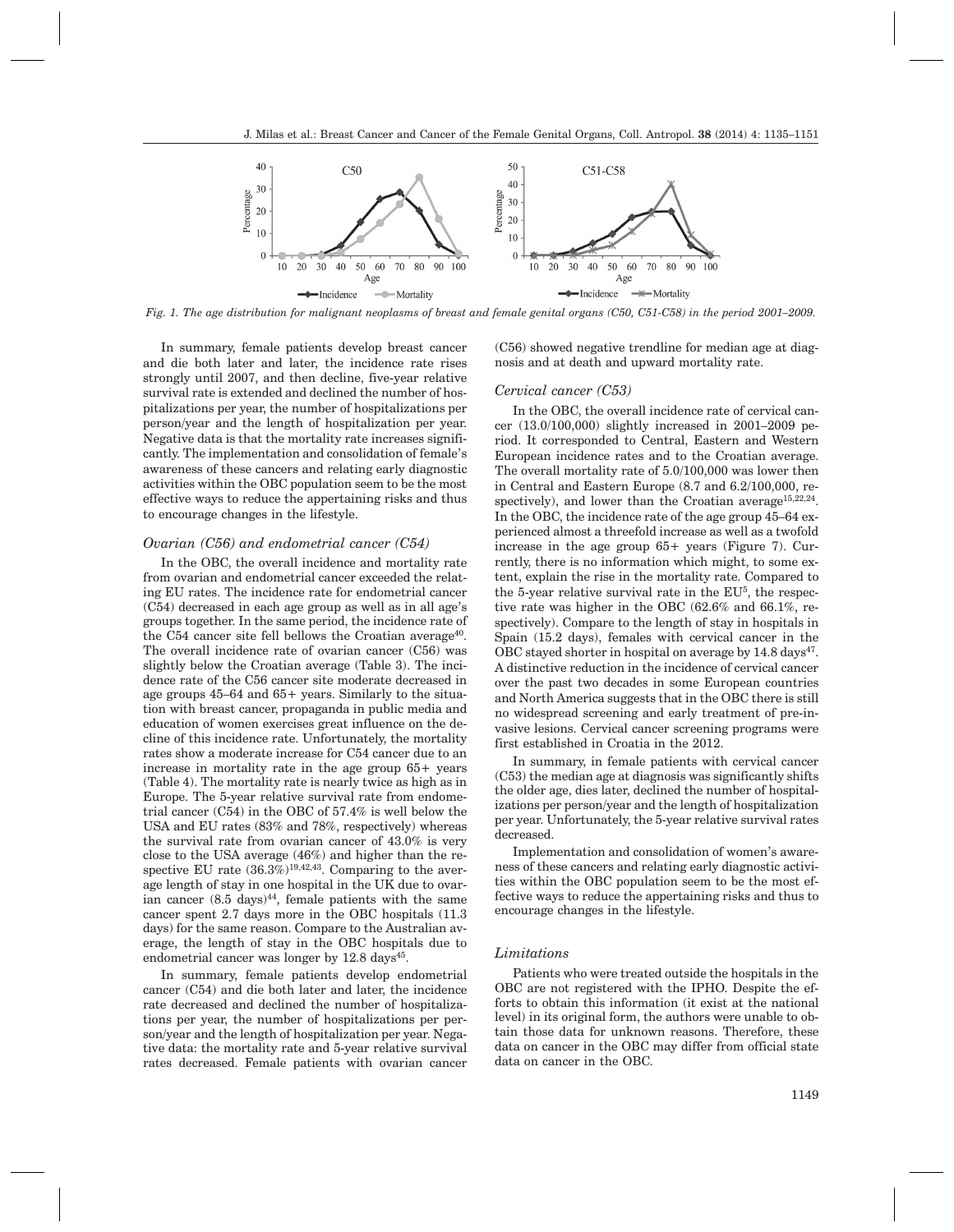#### **REFERENCES**

1. BRAY F, SANKILA R, FERLAY J, PARKIN DM, Eur J Cancer, 38 (2002) 99. — 2. FERLAY J, STELIAROVA-FOUCHER E, LORTET- -TIEULENT J, ROSSO S, COEBERGH JW, COMBER H, FORMAN D, BRAY F, Eur J Cancer, 49 (2013) 1374. DOI: 10.1016/j.ejca.2012.12.027. - 3. TRTICA LM, STRNAD M, GMAJNIĆ R, EBLING B, EBLING Z. MARKOVIĆ I, SAMIJA M, Coll Antropol, 32 (2008) 709. - 4. COLDITZ GA, BAER HJ, TAMIMI RM, Breast cancer. In: SCHOTTENFELD D, FRAUMENI JF Jr, (Eds) Cancer epidemiology and prevention (Oxford: Oxford University Press; 2006). — 5. SANT M, ALLEMANI C, SANTA-QUILANI M, KNIJN A, MARCHESI F, CAPOCACCIA R, EUROCARE WORKING GROUP. EUROCARE-4, Eur J Cancer, 45 (2009) 931. DOI: 10.1016/j.ejca.2008.11.018. — 6. SANT M, ALLEMANI C, CAPOCACCIA R, HAKULINEN T, AARELEID T, COEBERGH JW, COLEMAN MP, GROSCLAUDE P, MARTINEZ C, BELL J, YOUNGSON J, BERRINO F; EUROCARE WORKING GROUP, Int J Cancer, 106 (2003) 416. DOI: 10. 1002/ijc.11226. — 7. GOREY KM, LUGINAAH IN, HOLOWATY EJ, FUNG KY, HAMM C, Cancer, 115 (2009) 3563. DOI: 10.1002/cncr.24401. — 8. LAWRENCE G, WALLIS M, ALLGOOD P, NAGTEGAAL ID, WAR-WICK J, CAFFERTY FH, HOUSSAMI N, KEARINS O, TAPPENDEN N, O'SULLIVAN E, DUFFY SW, Breast Cancer Res Treat, 116 (2009) 179. DOI: 10.1007/s10549-008-0100-8. — 9. La VECCHIA C, BOSETTI C, LU-CCHINI F, BERTUCCIO P, NEGRI E, BOYLE P, LEVI F, Ann Oncol, 1323 (2010) 1323. DOI: 10.1093/annonc/mdp530. — 10. LEVI F, BOSETTI C, LUCCHINI F, NEGRI E, LA VECCHIA C, Eur J Cancer Prev, 14 (2005) 497. — 11. JATOI I, MILLER AB, Lancet Oncol, 4 (2003) 251. — 12. IN-TERNATIONAL AGENCY FOR RESEARCH ON CANCER, EUCAN, 2012, accessed 01.04.2013. Available from: http://eco.iarc.fr/EUCAN/ Country.aspx?ISOCountryCd=968. — 13. HOWLADER N, NOONE AM, KRAPCHO M, NEYMAN N, AMINOU R, WALDRON W, ALTEKRUSE SF, KOSARY CL, RUHL J, TATALOVICH Z, CHO H, MARIOTTO A, EIS-NER MP, LEWIS DR, CHEN HS, FEUER EJ, CRONIN KA, SEER CANCER STATISTICS REVIEW, 1975-2009 (Vintage 2009 Populations), National Cancer Institute. Bethesda, MD, accessed 01.04.2013. Available from: http://seer.cancer.gov/csr/1975\_2009\_pops09/, based on November 2011 SEER data submission, posted to the SEER web site, april 2012, accessed 01.04.2013. Available from: http://seer.cancer.gov/csr/1975\_2009\_  $\rm pops09/results\_merged/topic\_age\_dist.pdf. \ \ } - \ \ 14. \ \ \rm \v{MEDITERRANEAN}$ ONCOLOGY SOCIETY, Croatia – Cancer Incidence in Mediterranean Populations, 2005, accessed 01.04.2013. Available from: http://mosepi. org/croatia.pdf. — 15. INTERNATIONAL AGENCY FOR RESEARCH ON CANCER. GLOBOCAN 2008, Estimated cancer Incidence, Mortality, Prevalence and Disability-adjusted life years (DALYs) Worldwide in 2008, accessed 01.04.2013. Available from: http://globocan.iarc.fr/. — 16. CRA-MER DW, Hematol Oncol Clin North Am, 26 (2012) 1. DOI: 10.1016/j.hoc. 2011.10.009. — 17. KJAERBYE-THYGESEN A, HUUSOM LD, FREDE-RIKSEN K, KJAER SK, Acta Obstet Gynecol Scand, 84 (2005) 1006. DOI: 10.1111/j.0001-6349.2005.00878.x. — 18. QUIRK JT, NATARAJAN N, Gynecol Oncol, 97 (2005) 519. DOI: 10.1016/j.ygyno.2005.02.007 pp.519- 23. — 19. BERRINO F, DE ANGELIS R, SANT M, ROSSO S, BIELSKA- -LASOTA M, COEBERGH JW, SANTAQUILANI M; EUROCARE WOR-KING GROUP, Lancet Oncol, 8 (2007) 773. DOI: 10.1016/S1470-2045 (07)70245-0. — 20. JANSSEN-HEIJNEN ML, GONDOS A, BRAY F, HA-KULINEN T, BREWSTER DH, BRENNER H, COEBERGH JW, J Clin Oncol, 28 (2010) 2520. DOI: 10.1200/JCO.2009.25.9697. — 21. KESIC V, POLJAK M, ROGOVSKAYA S, Cancer Epidemiol Biomarkers Prev, 1423 (2012) 1423. DOI: 10.1158/1055-9965.EPI-12-0181. — 22. GLOBOCAN 2008, INTERNATIONAL AGENCY FOR RESEARCH ON CANCER, Cervical Cancer Incidence and Mortality Worldwide in 2008. Available from: http://globocan.iarc.fr/factsheets/cancers/cervix.asp. - 23. KESIĆ V, JOVIĆEVIĆ-BEKIĆ A, VUJNOVIĆ M, Coll Antropol, 31 (2) (2007) 31. — 24. CROATIAN NATIONAL INSTITUTE OF PUBLIC HEALTH,

Cancer Incidence in Croatia, 2006. Bulletin No 31, Zagreb, 2008. — 25. OECD. Screening, survival and mortality for cervical cancer. In: Health at a Glance: Europe, OECD Publishing, 2012, accessed 01.04.2013. Available from: http://dx.doi.org/10.1787/9789264183896-46-en. — 26. CRO-ATIAN NATIONAL INSTITUTE OF PUBLIC HEALTH. Cancer Incidence in Croatia, 2004. Bulletin No 29, Zagreb, 2006. — 27. DEAN MM, FINAN MA, KLINE RC, Obstet Gynecol, 97 (2001) 721. — 28. BRACK-LEY ME, PENNING MJ, LESPERANCE ML, Int J Equity Health, 5 (2006) 5, accessed 01.04.2013. Available: http://www.equityhealthj.com/  $content/bdf/1475-9276-5-12.pdf. = 29.$  YOUNG JL. The hospital-based cancer registry. In: JENSEN OM, PARKIN DM, MACLENNAN R, MUIR CS, SKEET RG (Eds) Cancer registration principles and methods (Lyon (France): IARC; 1991), accessed 01.04.2013. Available: http://www.iarc. fr/en/publications/pdfs-online/epi/sp95/sp95-chap13.pdf. — 30. AHMAD O, BOSCHI-PINTO C, LOPEZ A, MURRAY C, LOZANO R, INOUE M, Age standardization of rates: a new WHO standard. In: GPE Discussion Paper Series: no31. World Health Organization; 2000, accessed 01.04. 2013. Available: http://www.who.int/healthinfo/paper31.pdf. — 31. HEI-DELBERG, GERMANY: SAS International; SAS Statistic software version 9.1. http://www.sas.com. - 32. MILAS J, SAMARDŽIĆ S, MIŠKU-LIN M, Coll Antrop 37 (2013) 1209-22. — 33. KELAVA I, TOMICIĆ K, KOKIĆ M, CORUSIĆ A, PLANINIĆ P, KIRAC I, MURGIĆ J, KULIS T, ZNAOR A, Croat Med J, 53 (2012) 100. DOI: 10.3325/cmj.2012.53.100. — 34. FERLAY J, SHIN HR, BRAY F, FORMAN D, MATHERS C, PARKIN DM, GLOBOCAN 2008, Cancer Incidence and Mortality Worldwide: IARC CancerBase No. 10. Lyon (France): International Agency for Research on Cancer; 2010, accessed 01.04.2013. Available from: http:// globocan.iarc.fr. — 35. HÉRY C, FERLAY J, BONIOL M, AUTIER P, Ann Oncol, 19 (2008) 1187. DOI: 10.1093/annonc/mdn025. — 36. EBLING B, KOVACIĆ L, EBLING Z, VLAHUSIĆ A, TOKALIĆ M, GLAVINA K, SERIĆ V, STRNAD M, BILIĆ A, SANTO T, SAMIJA M, JURCIĆ D, Coll Antropol, 29 (2005) 169. — 37. CROATIAN NATIONAL INSTITUTE OF PUBLIC HEALTH. Cancer Incidence in Croatia, 2001. Bulletin no 26, Zagreb, 2003. — 38. CROATIAN NATIONAL INSTITUTE OF PUBLIC HEALTH. Cancer Incidence in Croatia, 2002. Bulletin no 27, Zagreb, 2004. — 39. CROATIAN NATIONAL INSTITUTE OF PUBLIC HEALTH. Cancer Incidence in Croatia, 2003. Bulletin no 28, Zagreb, 2005. — 40. CROATIAN NATIONAL INSTITUTE OF PUBLIC HEALTH. Cancer Incidence in Croatia, 2005. Bulletin no 30, Zagreb, 2007. — 41. NEUTEL CI, GAO RN, GAUDETTE L, JOHANSEN H, Health Rep, 16 (2004) 19-31. — 42. JEMAL A, SIEGEL R, WARD E, HAO Y, XU J, THUN MJ, CA Cancer J Clin, 59 (2009) 225. DOI: 10.3322/caac. 20006. — 43. COLEMAN MP, GATTA G, VERDECCHIA A, ESTÈVE J, SANT M, STORM H, ALLEMANI C, CICCOLALLO L, SANTAQUILANI M, BERRINO F; EUROCARE WORKING GROUP, Ann Oncol, 14 (2003) v128. DOI: 10.1093/annonc/mdg756. — 44. HOUNSOME L, GILLATT D, PERSAD R, VERNE J, Hospital care for cancer patients in the last year of life. South West Public Health Observatory, accessed 01.04.2013. Available from: http://www.google.hr/url?sa=t&rct=j&q=length%20of%20 stay%20ovarian%20cancer&source=web&cd=7&cad=rja&ved=0CFYQ FjAG&url=http%3A%2F%2Fwww.endoflifecare-intelligence.org.uk%2F view%3Frid%3D497&ei=gx6jUeiJNobbPJncgYAD&usg=AFQjCNF8fq6  $aMzqv5792np4$ jfr $FS1d7WPy$ w $& bvm=bv.47008514$ ,d.ZWU.  $-45.$  AUS-TRALIAN INSTITUTE OF HEALTH AND WELFARE. Gynaecological cancers in Australia. Canberra, 2012, accessed 01.04.2013. Available from: http://www.aihw.gov.au/WorkArea/DownloadAsset.aspx?id=107374  $22901. - 46.$  ROKSANDIĆ-KRIŽAN I, BOŠNJAK Z, PERIĆ M, ĐUR-KIN I, ATALIĆ VZ, VUKOVIĆ D, Coll Antropol, 37 (2013) 1179. -- 47. GIL A, SAN-MARTÍN M, GIL R, HERNÁNDEZ V, RIBES J, GONZÁLEZ A, Hum Vaccin, 3 (2007) 276, accessed 01.04.2013. Available from: http:// www.landesbioscience.com/journals/vaccines/article/4875/GilHV3-6.pdf.

#### *J. Milas*

*Josip Juraj Strossmayer University Osijek, Faculty of Medicine, Osijek, Croatia, Josipa Huttlera 4, 31000 Osijek, Croatia*

*The Institute of Public Health of the Osijek-Baranja County, Franje Kre`me 1, 31000 Osijek, Croatia e-mail: josip.milas@os.htnet.hr*